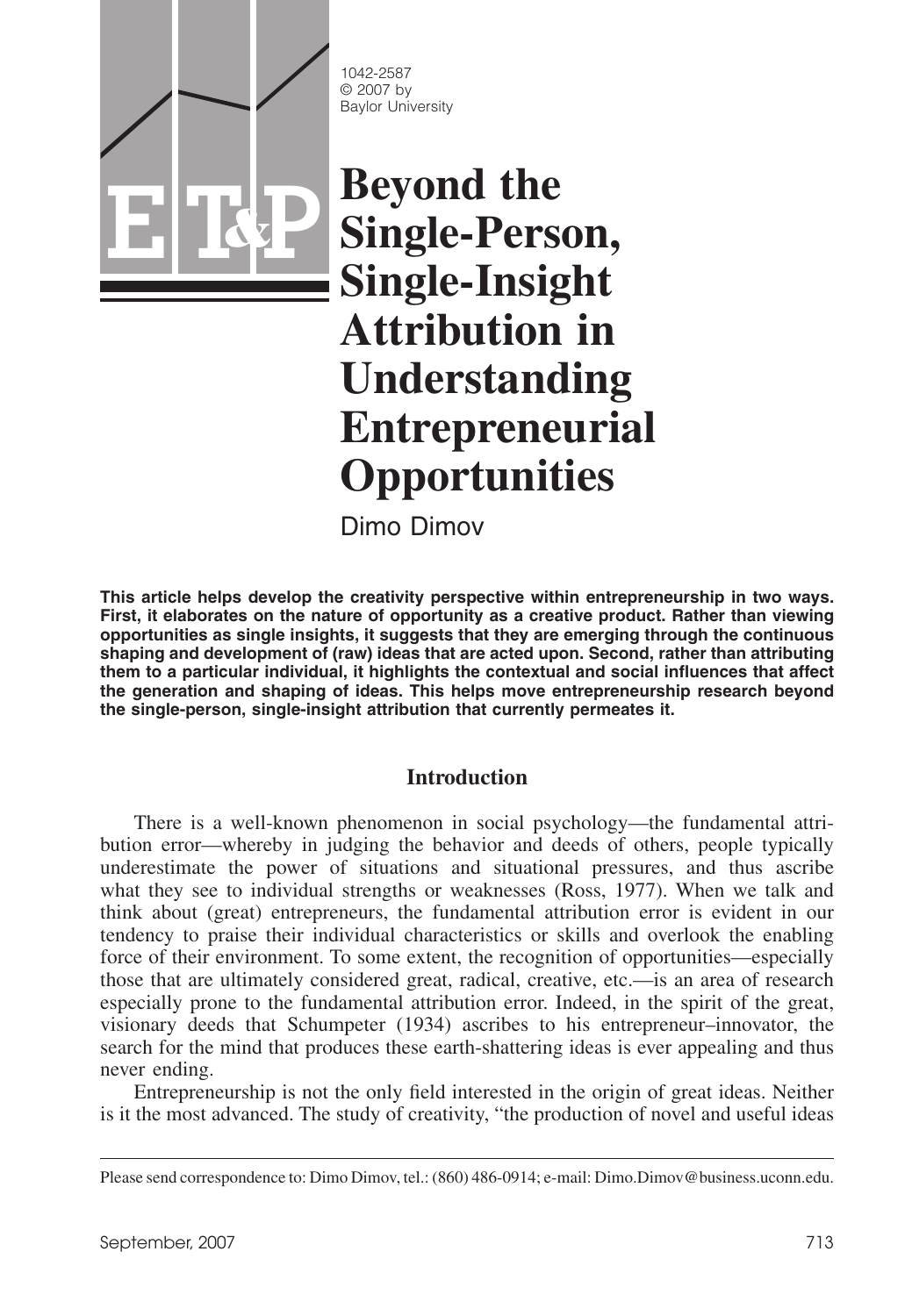by an individual or small group of individuals working together" (Amabile, 1996, p. 1155) represents a long and advanced tradition in social and cognitive psychology (e.g., Glover, Ronning, & Reynolds, 1989; Sternberg, 1999). Nevertheless, its utility for the study of opportunities as great entrepreneurial ideas is not a matter of simple application due to several conceptual challenges that the context of entrepreneurship poses. It would be naïve to think that business ideas—the way we know them in our *post hoc* admiration of them—are originally conceived in the same shape and form; rather, they emerge in an iterative process of shaping and development. In addition, it is unrealistic to presume that individuals develop their ideas in isolation; rather, as potential entrepreneurs seek to convince, engage, or organize other social actors, this is a social process of discussion and interpretation. I refer to this process of shaping, discussion, and interpretation, whereby initial ideas are elaborated, refined, changed, or even discarded, as *opportunity development*. This term represents both a dynamic, iterative, and a socially embedded view of how entrepreneurial opportunities reach their final form. The dynamic, iterative aspect of this pertains to the gradual "polishing" of what is initially an unpolished idea. The socially embedded aspect pertains to the fact that potential entrepreneurs, rather than thinking and acting alone, are actively engaged in information and value exchange with a surrounding community. In order to systematically and rigorously study opportunity development, one needs to (1) capture its ephemeral beginning and fragile sustenance in order to avoid survival bias, (2) reconcile the positivist and constructivist accounts of the nature of opportunities, and (3) incorporate the involvement of stakeholders beyond the individual entrepreneur (Davidsson, 2003; Dutta & Crossan, 2005; Gartner, Carter, & Hills, 2003).

The purpose of this article is to establish new conceptual ground for the study of entrepreneurial opportunities by emphasizing their (gradual) development and by producing a constructive synthesis of ideas from the fields of creativity and entrepreneurship. A brief review of the entrepreneurship literature reveals that while there is some knowledge of the creative person and process, elaboration of the creative product and situation is lacking. The article tries to fill this gap in two ways. On one hand, it discusses how one of the most potent features of entrepreneurship—the presence of uncertainty and the need to act in its face—requires a reconceptualization of the nature of the creative product in entrepreneurship. Rather than being single insights, entrepreneurial opportunities pertain to a series of insights—reinforcing, modifying, or contradicting each other—emerging as one acts to resolve the uncertainty. On the other hand, it emphasizes that situational and social influences continuously affect—by directing attention, providing new information and interpretations, reinforcing beliefs, etc.—the potential entrepreneur's knowledge of the developing opportunity. Rather than being the deed of a single person, entrepreneurial opportunities encompass a social, learning process whereby new knowledge continuously emerges to resolve the uncertainty inherent to each stage of opportunity development.

The article contributes to the entrepreneurship literature by introducing a conception of opportunities that goes beyond the single-person, single-insight explanation, thereby expanding the scope for developing entrepreneurship theory. Opportunities can be represented as a stream of continuously developed ideas, driven and shaped by one's social interaction, creative insights, and action at each stage. The article is structured as follows. In the next section, it discusses the interactionist perspective as a framework for both conceptualizing extant entrepreneurship research and highlighting important conceptual gaps. In the following two sections, it develops propositions on the nature of opportunities as a creative product and the processes behind social and contextual influences. Finally, it discusses the implications of these propositions for future research.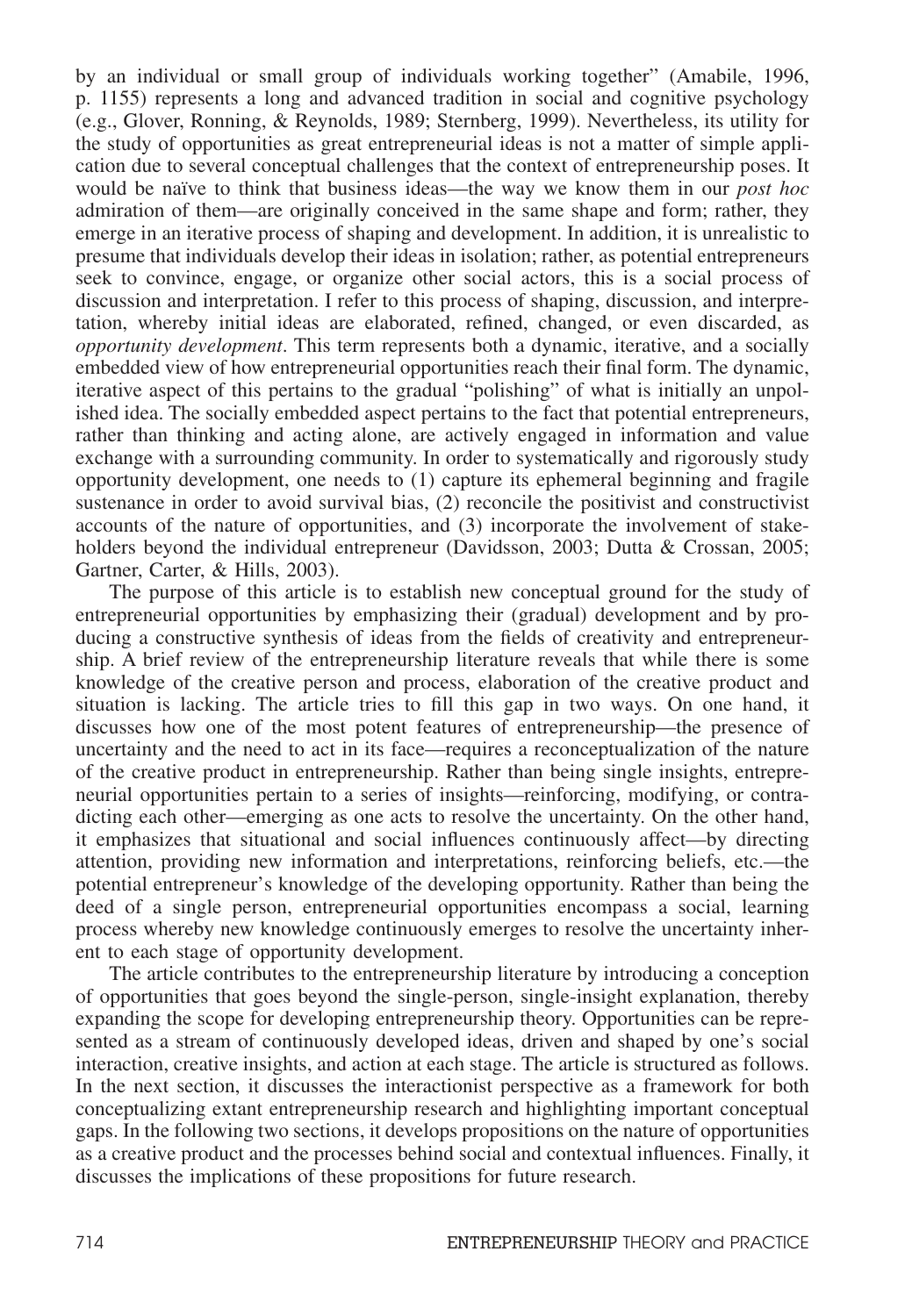# **Creativity in Entrepreneurship**

One of the central ideas in the broader creativity literature is that explaining creativity necessitates a conceptual constellation of four factors—person, process, product, and situation—as well as their interaction (Brown, 1989; Harrington, 1990). The complexity of the interaction between a person and a given situation is represented by Woodman and Schoenfeldt's (1989, 1990) interactionist model of creativity. Although the individual faces the situation with an arsenal of antecedent skills and predispositions—knowledge, cognitive skills, and noncognitive traits—the situation may further facilitate or inhibit the individual's creative accomplishment. This implies that, if we studied the two elements in isolation, there would be a large unexplained component remaining.

One of the central questions in entrepreneurship seeks to understand why some individuals and not others recognize certain opportunities (Shane & Venkataraman, 2000). This question has naturally made the application of a creativity perspective appropriate for understanding opportunity recognition. Yet, regrettably, it has also induced a predominant focus on who the opportunity "recognizers" are and how they think or what they do (i.e., creative person and process).

#### **The Creative Person in Entrepreneurship**

There are four factors that have been established as instrumental for understanding the individuality of creativity—personality, intrinsic motivation, knowledge, and cognitive skills and abilities (Amabile, 1996; Woodman & Schoenfeldt, 1989, 1990). As the following brief review shows, these factors also have a well-established recognition in entrepreneurship research.

*Personality.* The quest for understanding how entrepreneurs differ from the general population in terms of various personality characteristics is one of the oldest research traditions in entrepreneurship and mirrors similar infatuations with the personality of great creative persons (e.g., Simonton, 1986) or great leaders (Yukl, 1989). Despite criticisms of this trait paradigm (e.g., Gartner, 1989), it is now well accepted that personality remains an important general predictor of entrepreneurial behavior, once specific mediating factors are considered (Baum, Locke, & Smith, 2001; Rauch & Frese, 2000). There are several factors that have been of greatest interest to researchers: need for achievement, locus of control, risk propensity, and tolerance for ambiguity (e.g., Begley & Boyd, 1987; Brockhaus, 1982; McClelland, 1961; Shaver & Scott, 1991), as well as, more recently, self-efficacy and the Big 5 personality factors (Ciavarella, Buchholtz, Riordan, Gatewood, & Stokes, 2004; Krueger, Reilly, & Carsrud, 2000; Markman, Balkin, & Baron, 2002). In the context of mixed results, methodological issues, and diverse samples, recent meta-analyses and reflections on this work have emphasized the need (1) to separate the emergence and success of entrepreneurs, (2) to search for more proximate or mediating predictors of specific behaviors, (3) to take into consideration situational demands, and (4) to acknowledge the inherent diversity among entrepreneurs (Rauch & Frese, 2000; Stewart & Roth, 2001). Points 1 and 3 consistently resonate throughout this brief review and serve to highlight the issues related to the nature and development of opportunities explored in the next two sections.

*Intrinsic Motivation.* Intrinsic motivation is fundamental for achieving creative outcomes. Similarly, it is inconceivable to think that people would recognize opportunities if they do not value entrepreneurship as a career option. Studies of the motivations of both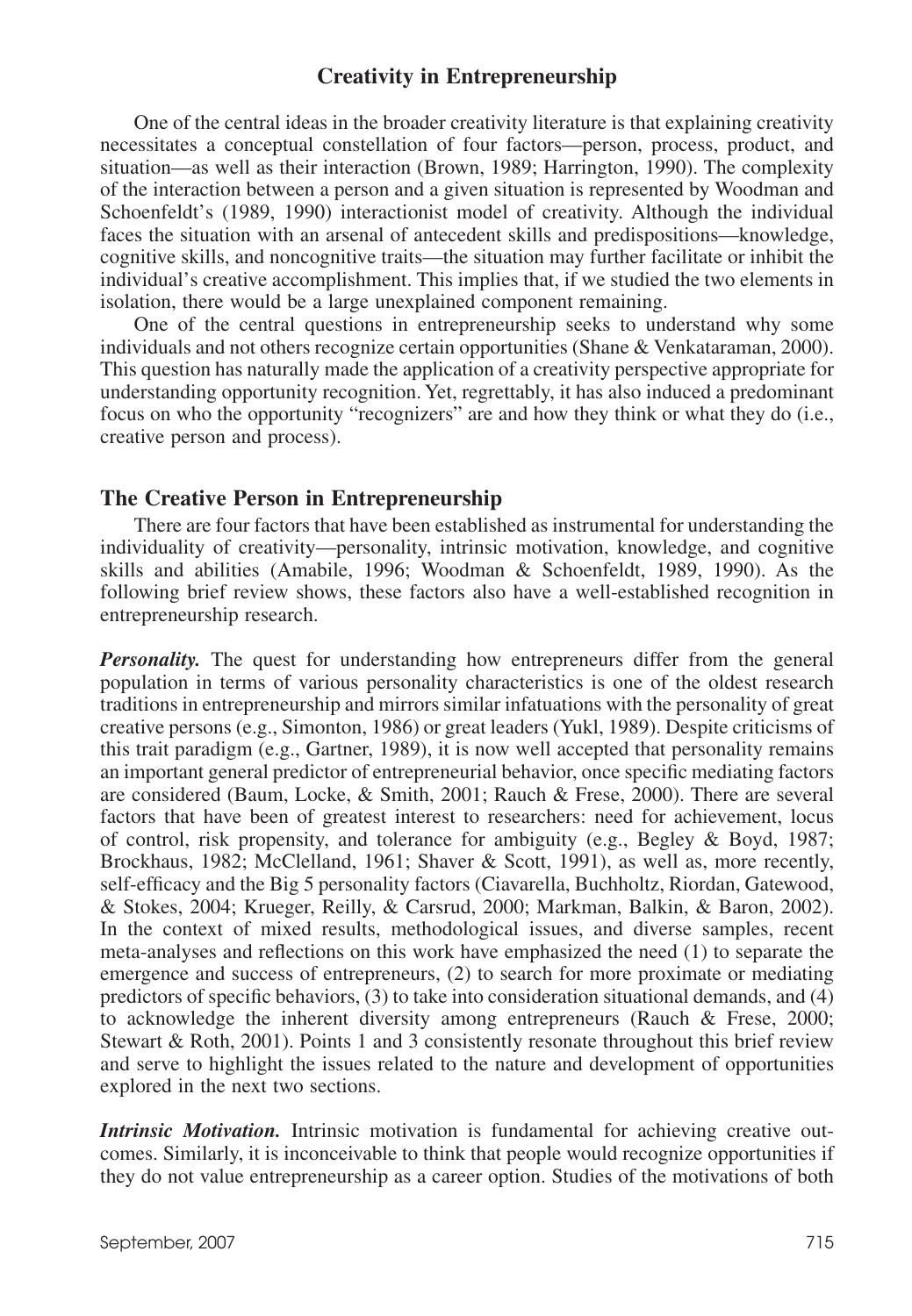nascent and accomplished entrepreneurs suggest that intrinsic motivation—desire for independence, innovation, personal achievement—is a significant factor in explaining people's entry into the entrepreneurship process (Carter, Gartner, Shaver, & Gatewood, 2003; Rauch & Frese, 2000; Utsch, Rauch, Rothfuss, & Frese, 1999). Nevertheless, the main premise of economic theories of entrepreneurship is that economic incentives (availability of profit opportunities) spur entrepreneurial discoveries (Kirzner, 1985). Yet, while there is evidence that the promise of financial reward induces a higher number of ideas (Shepherd & DeTienne, 2005), the evidence for its leading to more creative ideas has been mixed at best. In Shepherd and DeTienne's (2005) experiment, the promise of financial reward exerted a different effect on the innovativeness of one's ideas depending on one's prior knowledge: The effect was positive for those with minimal prior knowledge, but negative for those with considerable prior knowledge. In a different experimental setting, posing a difficult problem and for which prior knowledge was not particularly relevant, financial incentives had no effect on the finding of creative solutions (Demmert & Klein, 2003; Kitzmann & Schiereck, 2005). This suggests that the effect of incentives may be contingent upon one's intrinsic motivation or upon the specific situation in which one acts and thinks.

*Knowledge.* One of the central tenets in creativity research is the positive relationship between (domain) knowledge and creativity (Amabile, 1988). This notion has also been taken up in entrepreneurship research, linking prior knowledge to the construct of alertness (Kirzner, 1985). Indeed, several empirical studies have provided support for a positive relationship between prior knowledge and opportunity recognition (Corbett, 2006; Ko & Butler, 2006; Shane, 2000; Shepherd & DeTienne, 2005). Nevertheless, in line with the idea that too much domain knowledge may in fact impede one's ability to come up with unusual, outside-the-box solutions (Frensch & Sternberg, 1989), there is evidence that the link between knowledge and opportunities is contingent upon one's mode of learning or thinking (Corbett, 2006; Dimov, 2004; Ko & Butler, 2006). This suggests that knowledge may be a necessary but not sufficient condition for the recognition of opportunities; rather, it is intertwined with the way it is applied and extended in particular situations (Weisberg, 1999), i.e., it cannot be dissociated from one's cognition or from the situation in which one uses it.

*Cognitive Skills and Abilities.* The idea that creative outcomes are associated with distinct cognitive skills and abilities has found fertile ground in entrepreneurship research. Indeed, studies have shown that entrepreneurs use more heuristics than managers (Busenitz & Barney, 1997; but see also Allinson, Chell, & Hayes, 2000) and that cognitive biases are essential factors in risk perception and the decision to start a venture (Keh, Foo, & Lim, 2002; Simon, Houghton, & Aquino, 2000). In addition, the recognition of opportunities is associated with abilities such as higher-level learning which, through the application of mental schemas, heightens one's alertness by inducing higher sensitivity to market disequilibrium signals (Gaglio, 1997; Gaglio & Katz, 2001) and mental simulations and counterfactual thinking, which pertain to reflection over past and future events (Baron, 1999; Gaglio, 2004). Finally, entrepreneurs' different learning and thinking skills help them absorb and process information differently, which may make them sensitive to some opportunities but not others (Corbett, 2005, 2006; Dimov, 2004; Ko & Butler, 2006). Beyond individual differences, creative cognition in opportunity conception may involve conceptual combination, analogy, and initial problem formulation (Ward, 2004).

More generally, the above work converges under the idea that entrepreneurs form unique mental representations of the world (Baron, 2004; Mitchell et al., 2002; Shaver &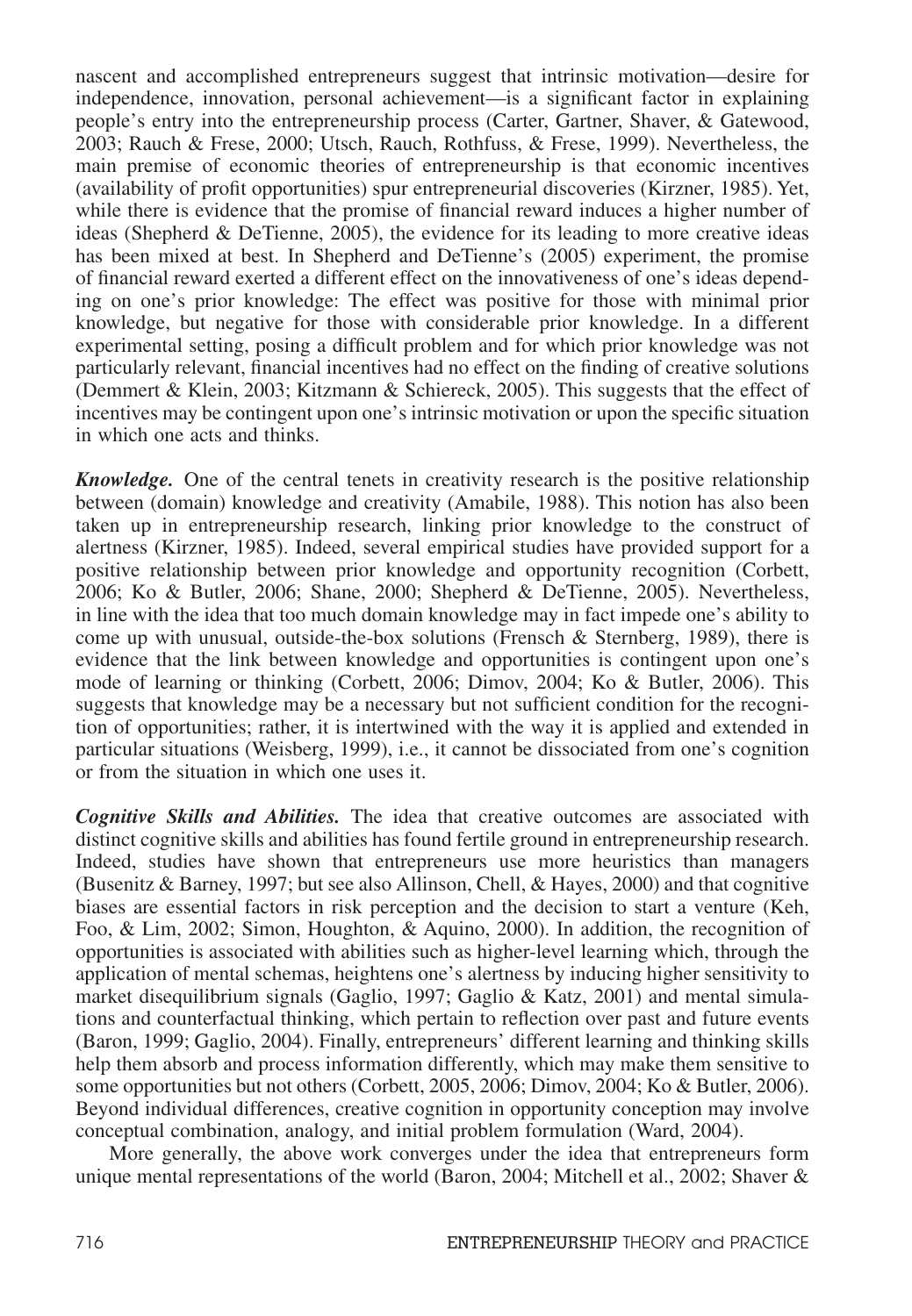Scott, 1991). The main goal of this cognitive perspective is "understanding how entrepreneurs use simplifying mental models to piece together previously unconnected information that helps them to identify and invent new products or services, and to assemble the necessary resources to start and grow businesses" (Mitchell et al., 2002, p. 97). However, in the development of the cognitive perspective within entrepreneurship, there has been a conceptual twist. While cognitive psychology is typically blind to individual differences—it looks for commonality among people in the mental processes they use (Sternberg & Lubart, 1999)—entrepreneurship researchers have, for the most part, assumed that entrepreneurs are somehow different (even better) at the processes conducive to idea generation. In this regard, it is not clear why, other than by assumption and definition, entrepreneurs use more heuristics or other distinct cognitive processes. To avoid the fundamental attribution error trap, it is necessary to explore the possibility that certain situations elicit particular ways of thinking and deciding (Baron, 1998) and that entrepreneurs self-select themselves into such situations because of their knowledge, aspirations, or just serendipitous circumstances.

#### **The Creative Process in Entrepreneurship**

There have been numerous studies in entrepreneurship trying to illuminate the process through which opportunity ideas get discovered. Some of these have applied the seminal work of Wallas (1926), whose model—encompassing the five stages of preparation, incubation, insight, evaluation, and elaboration—has been most influential in the creativity literature. The empirical approaches here have been both exploratory, focusing on entrepreneurs' narratives of their early experiences (Long & McMullan, 1984), and confirmatory, focusing on the degree to which entrepreneurs agreed with the opportunity recognition process (Hills, Shrader, & Lumpkin, 1999). A refinement of the model has elaborated on the feedback loops among the stages (Lumpkin, Hills, & Shrader, 2003), but has received mixed empirical support (Hansen, Hills, & Lumpkin, 2005).

A stream of literature has linked opportunity recognition with search. One set of studies has focused on the triggers of motivated search, typically some king of discrepancy between the reality and the aspiration of the entrepreneur (Heron & Sapienza, 1992; Sine & David, 2003). Others have focused on distinguishing motivated search from serendipitous discovery (Bhave, 1994; Koller, 1988; Long & McMullan, 1984) as well as a more refined classification of search processes (Chandler, Dahlqvist, & Davidsson, 2002; Chandler, DeTienne, & Lyon, 2003). There has been no evidence that a particular search approach dominates the opportunity recognition spectrum (Hills & Shrader, 1998; Kaish & Gilad, 1991; Zietsma, 1999). Nevertheless, the intensity of search as well as the amount or type of information sought are related to the entrepreneurs' prior experience and confidence (Cooper, Folta, & Woo, 1995) as well as to the uncertainty and dynamics of their industry (Simon & Houghton, 2002).

Perhaps the main deficiency of this line of research is the conceptual collapse of the time between a first insight and the idea that ends up being implemented. Reliance of retroactive accounts of how ideas came about further exacerbates this collapse as they are filled with recollection bias and tendencies to glorify the successful endeavors and depreciate those that turn out to be wrong. This highlights the need for research that is more contemporaneous with the ideas it studies. Such research, however, needs a conception of opportunity that is different from a single, one-time insight.

What this brief review suggests is that, while there is increased understanding of the creative aspects of opportunity recognition as a central marker of entrepreneurship, this is limited to only two aspects of it, namely, the person and process involved. As many of the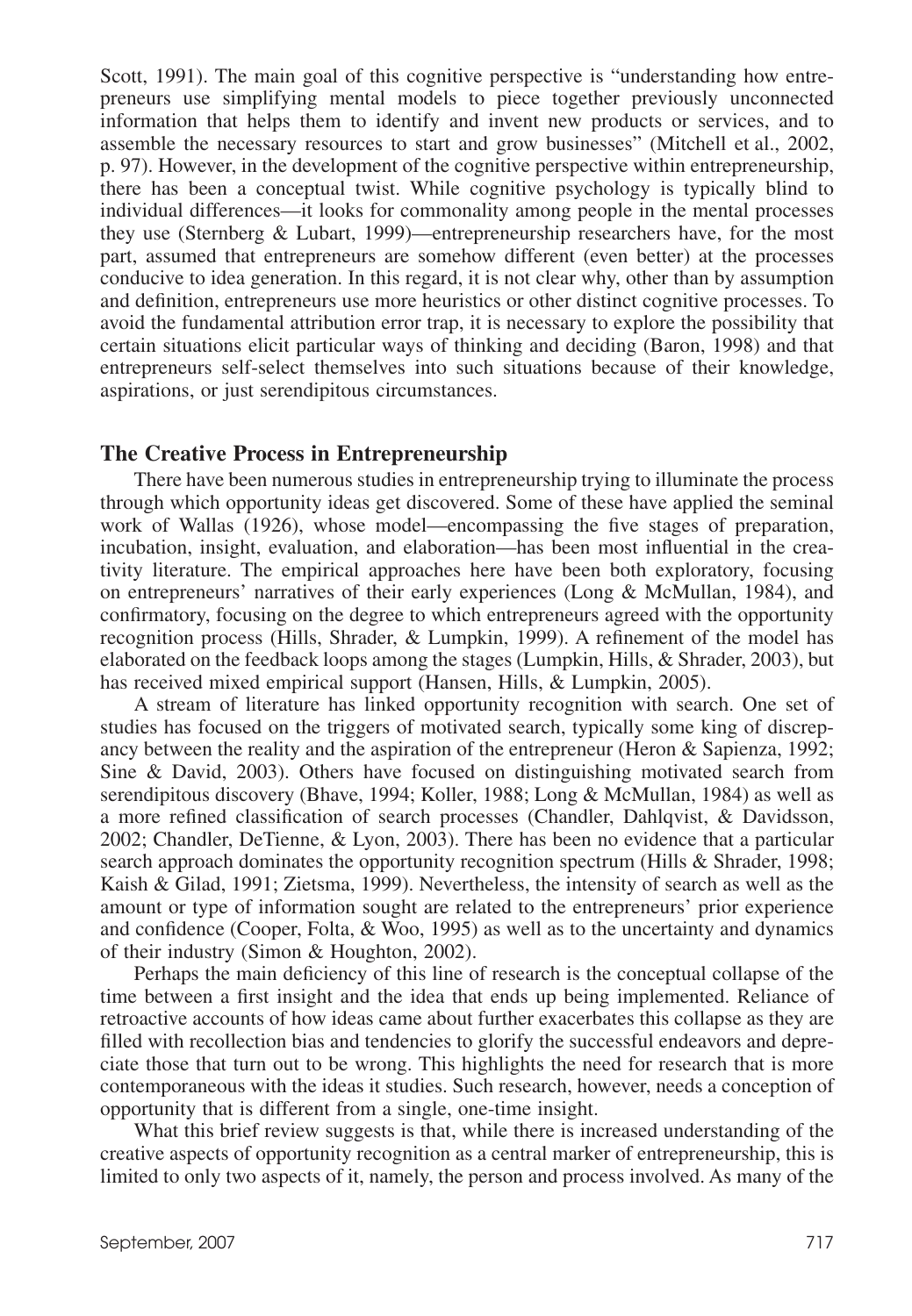identified relationships require further appreciation of the situations in which entrepreneurs act and of the more immediate results of their thoughts and actions, developing a deeper understanding of the complexities of the creative product and situation associated with opportunity recognition represents a fruitful area for advancing entrepreneurship research. The next two sections seek to lay the groundwork for doing just that.

#### **The Creative Product: Idea versus Opportunity**

Yes, the linkage between creativity and entrepreneurship is intuitive. Yet, whereas creativity scholars have a clear notion of what the creative product is—"novel and useful ideas" (Amabile, 1996, p. 1155), expressed through verbalization, mathematical or artistic symbols, creative writing, architectural or engineering designs, etc.—entrepreneurship scholars cannot settle for just *ideas*; they are after *opportunities*.

Are ideas and opportunities distinct, or are opportunities simply a different form of expression of ideas in the domain of entrepreneurship? The received wisdom from the classroom or the business press is that not every idea is a good opportunity, thereby implying that what is interesting and what has commercial viability are two distinct considerations. Pushing this further, I argue that every opportunity has an initial idea as its progeny, i.e., someone must have thought about it for it to ever become a subject of human discussion. These two arguments suggest that opportunities are nested within the realm of ideas. In other words, ideas are necessary but not sufficient condition for opportunities to emerge. The sufficiency condition pertains to the continuous accumulation of evidence and conviction of commercial viability, existence of a potential market, ability to generate profit, and ability to sustain this profit over time in the face of (increasing) competition. Therefore, whereas ideas, once expressed, are ends in themselves—an abstract representation of an imagined (future) reality—opportunities exemplify the tension to make that reality come true.

But why can we not settle for ideas as an outcome for study in entrepreneurship research? I can think of two reasons. One, by doing this, we may lose our distinct identity as entrepreneurship scholars. Indeed, focusing on ideas will make us applied creativity researchers, studying the same phenomenon in a different setting. The implication of this is that our work will have to be tightly connected—drawing from and contributing to—the broader creativity literature. In this regard, there is vast theoretical arsenal in the creativity literature to explain how, when, and by whom ideas emerge. Our contribution, at best, would be to elaborate on some of the specific contingencies associated with conceiving business ideas. Two, the implication of this would be that I—thinking of a possible business idea as I write this—would have to be considered an *entrepreneur*. But entrepreneurship is about action in the face of uncertainty (McMullen & Shepherd, 2006). So, unless I do something about this idea, I cannot qualify as an entrepreneur. It is not about the idea per se; rather, it is about finding out whether the idea can really deliver its original promise. But then, how far should my idea stretch in order to be considered entrepreneurial, i.e., an opportunity? How can eventual commercial viability—and who is to make this judgment?—have a bearing on whether what I am thinking about *here* and *now*, before I have done anything about it or as I am taking the very first toward pursuing it, be considered an opportunity?

Let us suppose for a moment that I thought—perhaps after seeing the restaurant across the street packed with people having lunch—of opening a theme restaurant in Madrid, Spain (the pure idea). I then open up my web browser and search for a listing of theme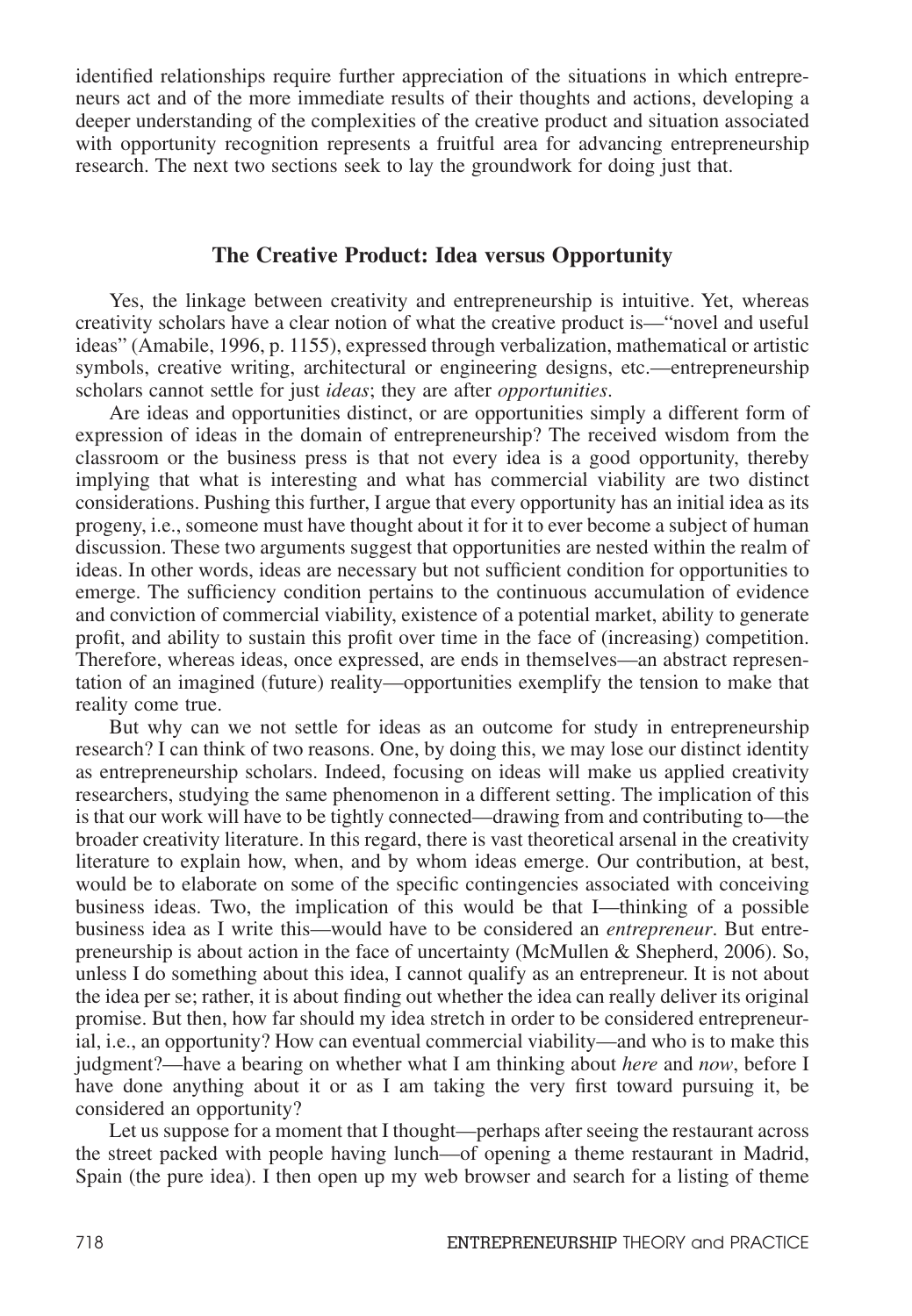restaurants in Madrid and of feature articles about the restaurant business in Spain/Madrid more generally. This is the very first action I have taken, and now that I have done so, I am no longer in the realm of "armchair" thinking.<sup>1</sup> Am I getting closer to being or becoming an entrepreneur? Perhaps. The search yields several useful entries and after reading them all, I modify my idea in response to their implications for succeeding in the restaurant business in Madrid. My changed idea is now, at least theoretically, more feasible since it has addressed some of the outright difficulties associated with its original form. So, it is closer to being an opportunity. And so the process continues. After multiple web searches, discussions with friends, colleagues, restaurant owners, potential customers, etc., I may end up very excited about the idea (which by now may bear little resemblance to its original counterpart) and may undertake more formal steps in its pursuit (e.g., exploring various location options, speaking to potential investors or employees), or may abandon it completely, convinced that it is not feasible or ambitious enough. Regardless of the outcome, I have taken entrepreneurial action as I have helped resolve some of the uncertainty surrounding the original idea; I have acted in the face of uncertainty (McMullen & Shepherd, 2006).

How does this developmental sequence align with some of the definitions of opportunity in the literature? Eckhardt and Shane (2003, p. 336), following Casson (1982) and Shane and Venkataraman (2000), suggest that "entrepreneurial opportunities are situations in which new goods, services, raw materials, markets, and organizational methods can be introduced through the formation of new means, ends, or means-ends relationships." The word *can* in this definition implies certainty as to the final outcome that opportunities represent. As such, the definition is time neutral—it pertains to opportunities *now*, yet deems them as such only *after* knowing their outcomes in the future. But how can we account for the fact that, when the present and the future are separated by fundamental uncertainty (Knight, 1921), the *ex post* characteristics of an opportunity cannot be known or correctly perceived *ex ante*? The disconnect between conception and consequences stems not only from the uncertainty and complexity of the opportunity environment but also from the possibility that consequences are created in ways not known beforehand.

If "can" is interpreted in a less strict sense, it becomes a matter of individual belief rather than "objective" third-party judgment. When I say, "I can do it," before I actually try and see whether that is really the case, "can" refers to my personal belief. This suggests that in the previous example of the (changing) idea of opening a restaurant, every step of persistence in exploring the idea further represents a "situation in which new goods, services . . . can be introduced through the formation of new means, ends, or means-ends relationships." Indeed, assuming some basic form of rationality such that I am not inclined to a futile pursuit of what I think are not feasible ideas, every time I take further action, I actually *believe* that the idea will work eventually. The series of such situations may end in three possible states: (1) I stop believing *now* and the idea dies; (2) I actually try to establish the business and stop believing then; or (3) I continue believing and the business emerges. In the first scenario, I am essentially a *potential* entrepreneur, in the second, a *nascent* entrepreneurs, and in the third, an (emerged) entrepreneur.

<sup>1.</sup> It should be noted here that there are many different actions that I may take at this stage, each creating different implications and trajectories for the future development of the idea. What I do essentially depends on whether I use the processes of causation or effectuation—as discussed by Sarasvathy (2001)—to guide my actions. While Sarasvathy elaborates on the logic that guides one's actions, and thus on the diversity of actions that the different logics imply, I focus here on the fact that the action itself represents a way to move the idea forward.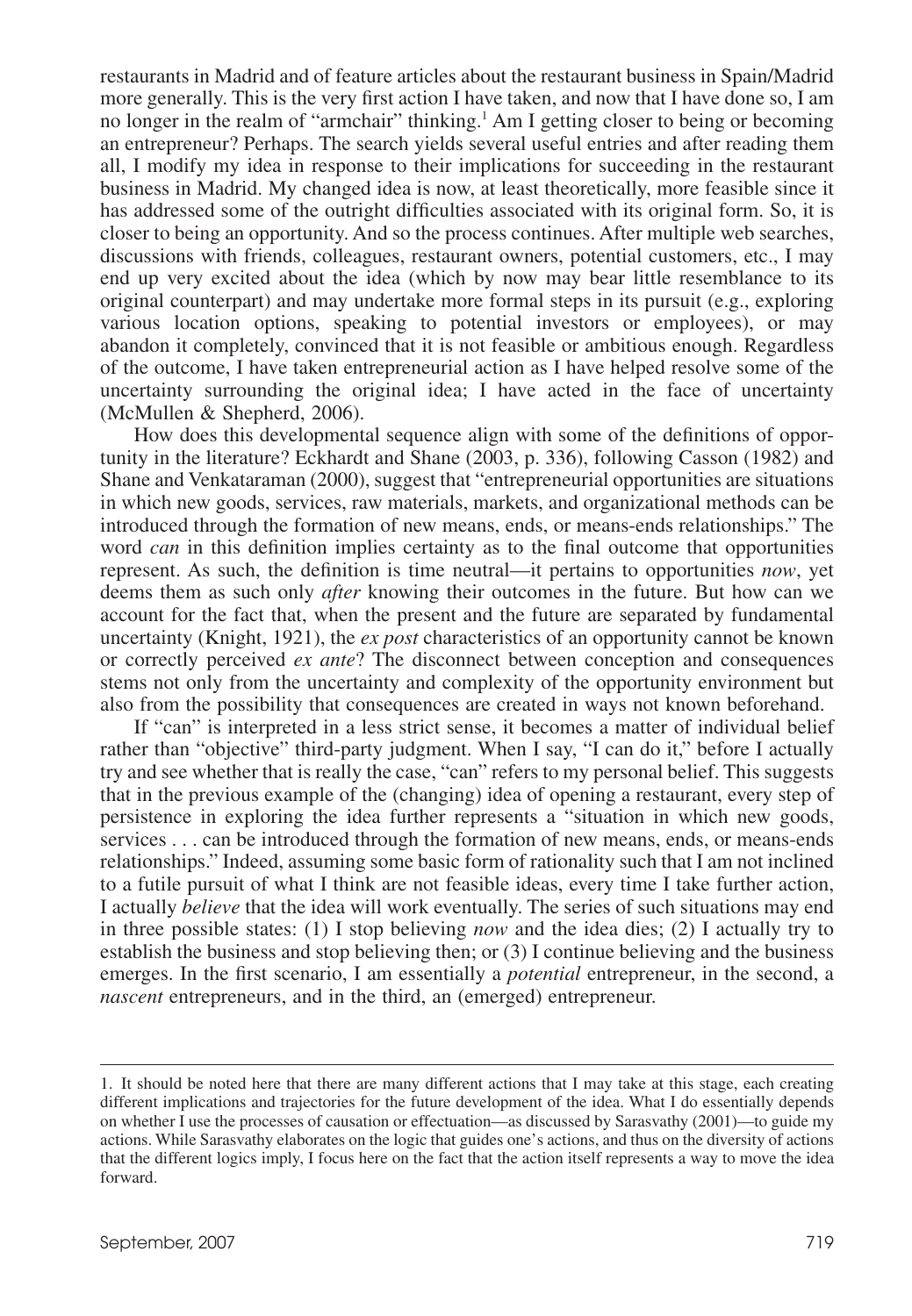Along the way from the initial to the final idea, I keep reproducing it, ever incorporating new information coming to me from the media or from the opinions and judgments of others. The creative outcome(s) in this process, then, is the finding of solutions for further progressing with the idea—i.e., shaping it—given the available information at each point in time. In this sequence of ideas, the point at which we call the idea an "opportunity" is important as it creates the problem of left sensoring, i.e., ignorance of all the shaping efforts occurring and ending prior to this point. Not actually worrying about when and where to apply the "opportunity" label could help us capture all the shaping efforts. This implies that we either call the entire shaping process, regardless of where and how it ends, "opportunity" or discard the label completely (hardly a solution that would bring a piece of mind to the field). The former solution essentially rests on a pragmatic approach: One's idea is valid, i.e., it deserves to be called "opportunity," as long as one is willing to do (and does) something about it. At the moment of acting, there is no objective basis to discard the validity of the opportunity—it is the belief of the potential entrepreneur against the beliefs of other observers. Only after the action can one of the beliefs be ascertained as correct.

Perhaps the only tangible marker to the idea that is being shaped is my action/ intention to pursue it further. Indeed, as Kirzner (1979, p. 169) argues, "Only ideas that are acted upon are deemed to have been perceived as profit opportunities." Action is thus a distinguishing step for entrepreneurs in their dealing with uncertainty (Knight, 1921; McMullen & Shepherd, 2006; Mises, 1949) and an important ingredient to the conception of opportunities. This implies that the notion of opportunity is inseparable from one's intention to pursue it and that the recognition of an opportunity is conceptually inseparable from the opportunity itself (Sarason, Dean, & Dillard, 2006). This is also consistent with the idea of opportunity emergence as an intention-driven process (Krueger, 2000) as well as the notion that opportunities flow *from* rather than *toward* individuals, i.e., that they are enacted (Gartner, Bird, & Starr, 1992; Gartner et al., 2003) or effectuated (Sarasvathy, 2001). Enactment entails an individual's conceiving of a particular environment (Gartner et al., 2003; Weick, 1979) and acting as if this environment were real (Gartner et al., 1992)—just as discussed in the idea-shaping example mentioned earlier. This leads us to the following proposition:

**Proposition 1:** Opportunity, as a creative product in entrepreneurship, is the progress (idea + action) along a continuum ranging from an initial insight to a fully shaped idea about starting and operating a business.

## **The Creative Context: Opportunity Development as a Social, Learning Process**

Even if we accept the notion that the creative product in entrepreneurship is the continuous shaping of an idea, this is still not sufficient to complete the picture. Consider this: If I were not looking at the restaurant out of the window, the insight may not have appeared; if I had come upon the "wrong" website or talked to the "wrong" person, I could have decided not to pursue it further. The insight itself and its early shaping are so fragile that we have to consider the context in which these occur and thus appreciate their enabling or constraining influences. In their interactionist model of creativity, Woodman and Schoenfeldt (1989) speak of contextual and social influences as constituting the creative context—while the former represent the more immediate task conditions of the individual, the latter represent the broader social interactions in which the individual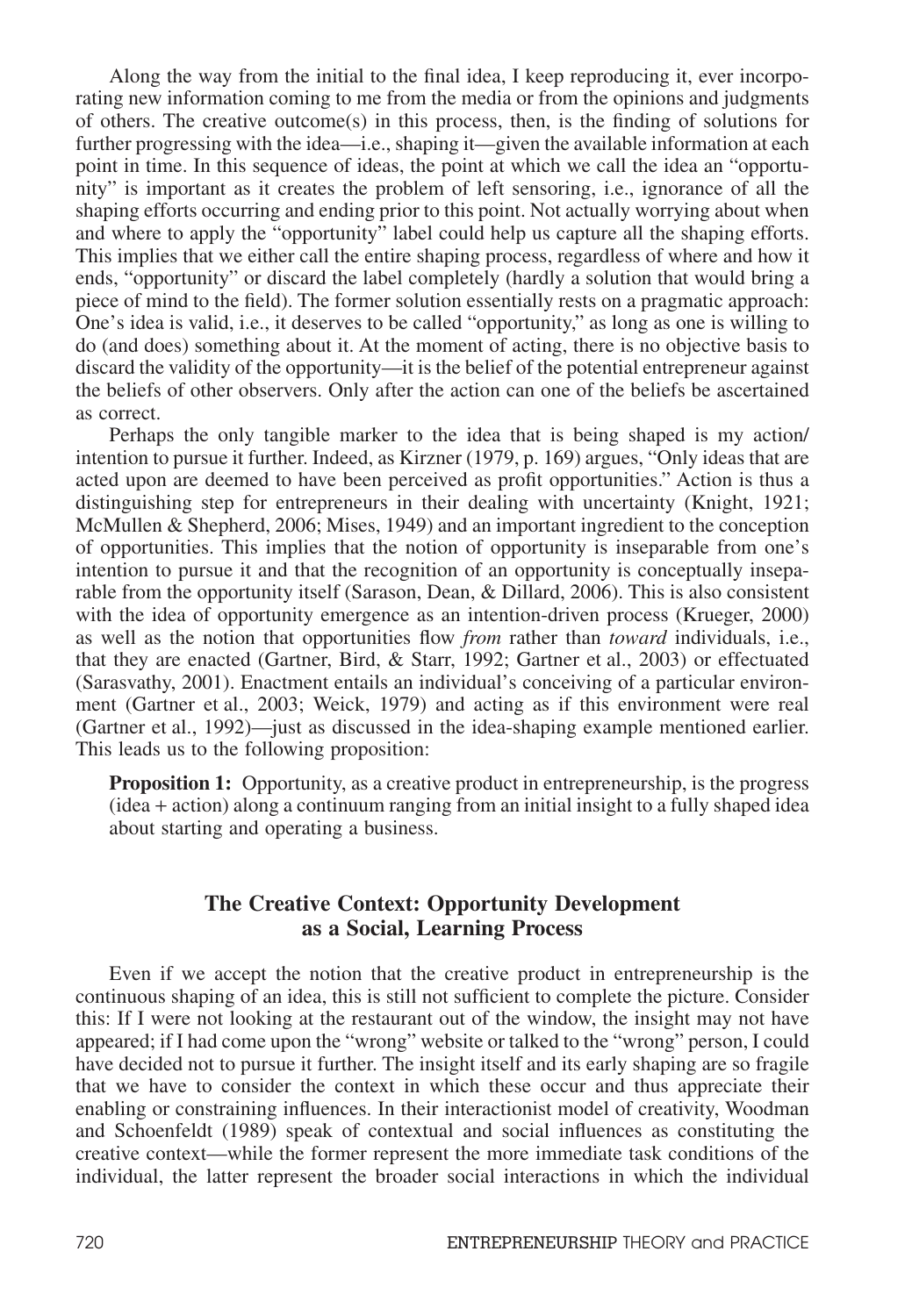engages. As I will argue next, these two influences help drive what is essentially a learning process at its core: They direct attention, provide new information and interpretations, reinforce beliefs, etc., thereby equipping the potential entrepreneur with new knowledge that helps resolve the uncertainty inherent to each stage of opportunity development.

#### **The Learning Process**

Whereas the continuous shaping of an idea is propelled by an individual's sustained belief in the commercial potential of the idea, the belief itself is dependent upon the interpretation and meaning in which the individual envelops the idea. Indeed, it is the diversity of meanings (or different means–ends configurations) that helps generate ideas (Kirzner, 1985; Mir & Watson, 2000). As meaning emerges from one's prior experience (Weick, 1979), opportunity development is inherently linked to the dynamics of experience and is thus a learning process (Cope, 2005; Dutta & Crossan, 2005; Minniti & Bygrave, 2001; Ravasi & Turati, 2005). However, such individual learning, when viewed in the context of the purposive nature of opportunity development, whereby potential entrepreneurs seek to engage and organize other social actors, may transcend the individual agent and become organizational (social) in nature (Dutta & Crossan, 2005; Ravasi & Turati, 2005).

In the absence of proximal or tangible commercial outcomes, how may we represent the emergence and early development of opportunities, particularly their transition from involving a single individual to engaging a broader social audience? The 4I organizational learning framework highlights three psychosocial processes—taking place at the individual and group levels—that may capture this early gestation and transition of opportunities<sup>2</sup> (Crossan, Lane, & White, 1999; Dutta & Crossan, 2005). Individuals engage in *intuiting* that generates ideas with perceived potential; they then trigger a process of *interpreting* as they try to clarify those ideas by themselves and by engaging third parties in further refining and gaining support for the ideas. Through these social interactions, a shared understanding of the opportunity idea begins to emerge, and thus the overall learning process enters the *integrating* phase. This is the stage at which a more formal nascent entrepreneurial team may be formed as the idea shows continuing merit and induces an even more intensive pursuit.

Intuiting and interpreting occur at an individual level, whereas interpreting and integrating occur at a group level, i.e., involving (potential) entrepreneurs and people from their immediate social or business circle. In this regard, we can conceive of contextual influences as the factors that affect the former and of social influences as the factors that affect the latter.

<sup>2.</sup> While there are various models of organizational learning in the current literature, there are several considerations that make the 4I framework particularly useful for the context of opportunity development and thus to this article. First, it is possible, without endangering the validity of the model, to recast its organizational boundaries from those of an existing organization to the more general realm of a developing opportunity. Indeed, the 4I framework has originally been conceived to represent the process of strategic renewal, which pertains to reorganization in pursuit of new opportunities. In the current case, the reorganization can be conceived as moving from no organization at all to an emerging organization. Second, the model lies well on a foundation of epistemological relativism as the processes of intuiting, interpreting, and integrating allow for a diversity of interpretations and meanings. In this sense, the model allows for the "worldview" of individuals to feed the learning process. Third, while individual ideas and actions play important roles, the model covers higher, collective levels of meaning generation and action.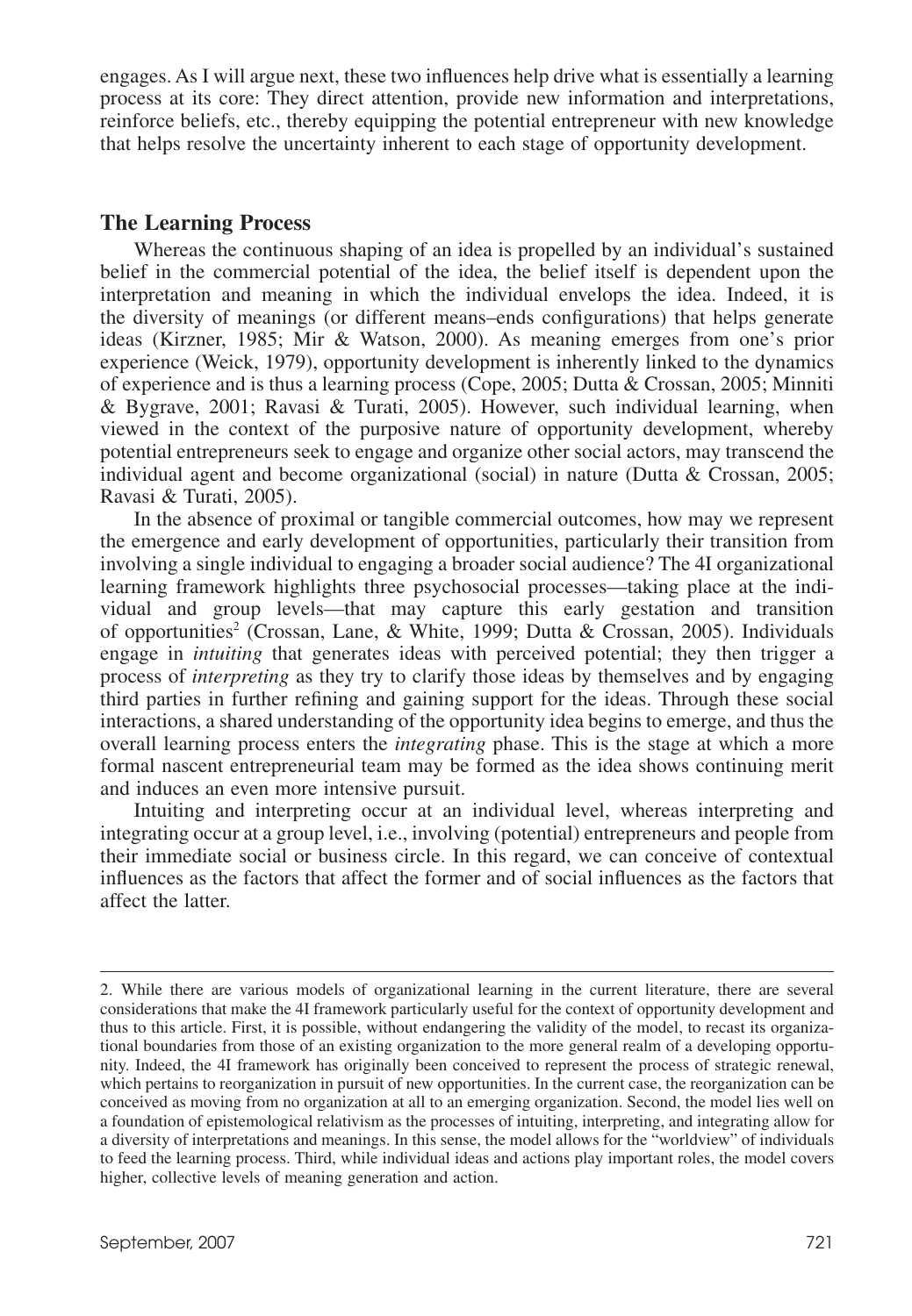## **Contextual Influences on Idea Generation**

Intuiting is "the preconscious recognition of the pattern and/or possibilities inherent in a personal stream of experience" (Weick, 1995, p. 25). This is an individual process that triggers the learning associated with opportunity development. The essence of this process is one's becoming aware of a business idea that one perceives as holding some perceived potential in meeting current or emerging customer needs (Dutta & Crossan, 2005). Individuals emerge from this process with an "inexplicable," preverbal sense of what is possible (Crossan et al., 1999). Their initial interpretation of this sense makes it communicable by giving it verbal shape and meaning. The intention to communicate this to others then depends on whether the self-derived meaning reinforces or discredits the initial intuitive sense of possibility.

When individuals engage in intuiting and early interpretation, they are likely situated in a particular context: executing a particular task, performing a regular job, walking leisurely in the park, etc. The contextual influences that affect both the intuiting and early interpretation of an idea pertain to the characteristics of the immediate task environment as well as to the information and attention it affords the individual. Some contexts exert particular pressures—emotional, time, fatigue—thereby inducing different ways of thinking (Baron, 1998). In addition, particular characteristics of the immediate task environment of individuals—autonomy, positive or negative affect, nature of task, nature and availability of feedback, etc.—affect their propensity to generate ideas (Amabile, 1988; Oldham & Cummings, 1996). These same characteristics then affect the interpretative response (positive or negative) to these ideas. An individual's reaction to a particular idea will likely be different in different situations.

Perhaps more importantly, the information to which individuals are exposed has a considerable effect on the ideas that they generates. Indeed, as Drucker (1985) suggests, innovative ideas come from a variety of sources and are thus potentially available to many people. But not all individuals will react to the same information in the same way, just as the same individual would not react to different pieces of information in the same way. On one hand, as the opportunistic assimilation hypothesis suggests (Seifert, Davidson et al., 1995), new information may interact with problems that have been encoded in a person's long-term memory and thus may induce an insight—*prima facie* serendipitously—that helps solve these problems. On the other hand, individuals have different absorptive or learning capacities to assimilate and extend the available information (Corbett, 2006; Dimov, 2004) thereby generating different meanings from it (Crossan et al., 1999; Daft & Huber, 1987). These individual learning and interpretation differences stem from the individual's prior experience (Kolb, 1984; Walsh, 1995). More generally, one's ideas and action in a given situation depend not only on what one knows, but also on how one applies and extends his or her knowledge in that situation (Bontis, Crossan, & Hulland, 2002; Weisberg, 1999). The context is thus unique in the way it engages a particular individual in the generation and early shaping of ideas.

**Proposition 2:** The individual's immediate context—task environment and the information and attention it affords—affects the processes of intuiting and interpreting through shaping the individual's thinking and engaging (enhancing or impeding) with the individual's specific knowledge and learning abilities.

## **Social Influences on Idea Shaping**

*Interpreting* is "the explaining, through words and/or actions, of an insight or idea to one's self and to others" (Crossan et al., 1999, p. 525). In this process, potential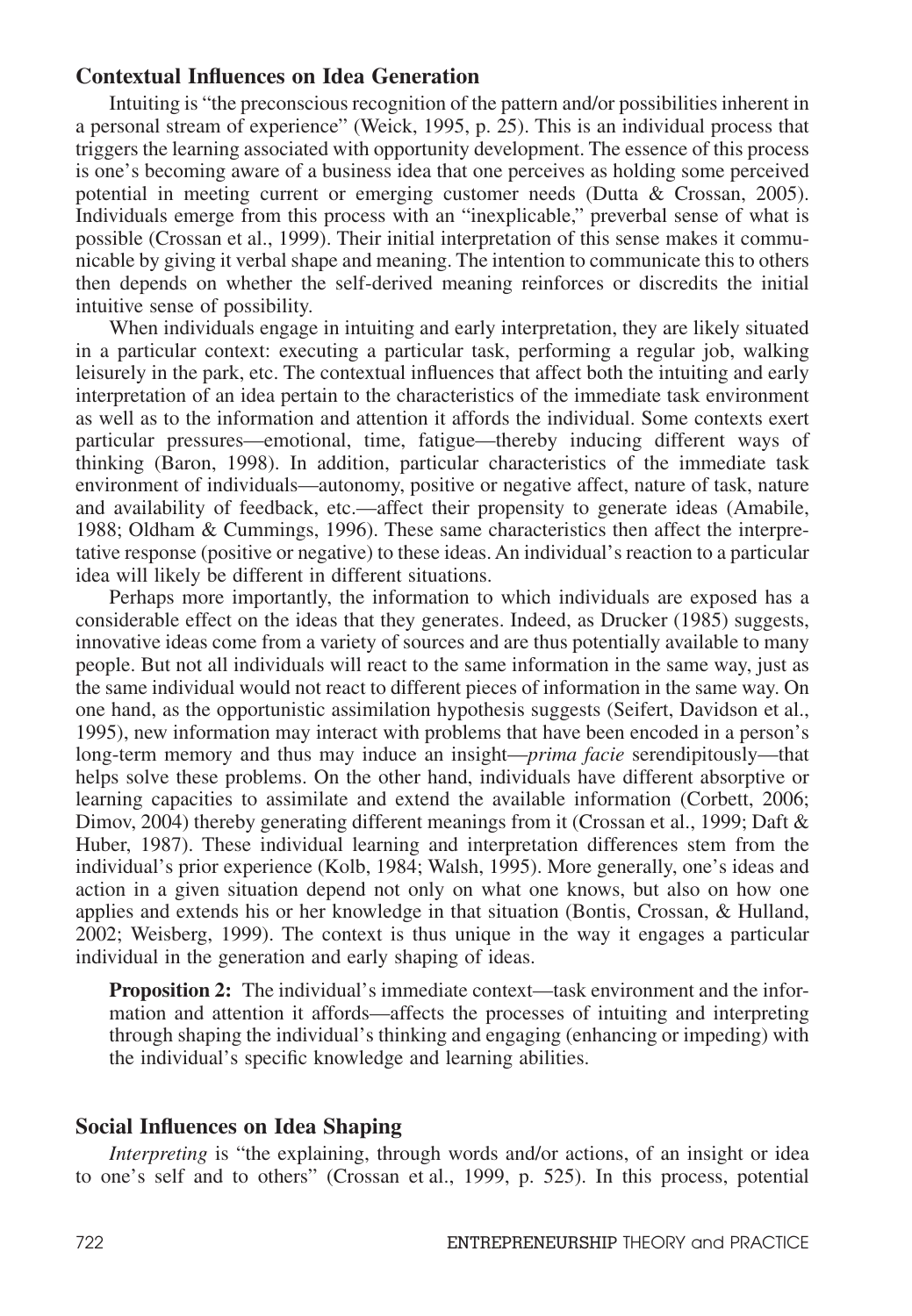entrepreneurs engage in explaining and defending the "fuzzy" images of their insights. They thus interact not only with their immediate social network—family, friends, classmates, colleagues, teachers, etc.—but also with some potentially more instrumental stakeholders to the development of the idea: partners, informal and formal investors, consultants, accountants, customers, suppliers, employees, etc. (Greve & Salaff, 2003). Depending on the selected conversants, the idea may take different shapes and proportions or may be abandoned quickly. The social context not only provides established meanings, but also allows for new meanings to be generated (Aldrich & Fiol, 1994).

The social influences on the opportunity development process pertain to the interpretation and integration inputs that the potential entrepreneurs receive from the social audience with which they engage in discussing, selling, or defending their ideas. There are several such inputs that this social interaction provides. First, given that market information is dispersed, others can provide valuable pieces of information—to the benefit or detriment of the initial idea—that one does not currently possess. Indeed, as the economic sociology literature suggests, one's social network may provide many information benefits, such as access to diverse or novel information (Burt, 1992), referrals (Shane  $\&$ Cable, 2002), and timeliness (Gargiulo & Benassi, 2000), which may in turn be instrumental for the development of opportunities (Singh, 2001). In addition, given the larger knowledge base to which one has access, there is a wider set of interpretations that the idea could access. These interpretations emerge as conversants serve as sounding boards for the initial idea, bringing in suggestions or different evaluation angles. Even more importantly, these social contacts may give the potential entrepreneur access to various resources financial, technical, marketing, legitimacy—that could potentially increase or shrink the scope of the initial idea (e.g., Dubini & Aldrich, 1991; Shane & Cable, 2002; Stuart, Hoang, & Hybels, 1999). Finally, one's social circle, through its imposition of social roles, identities, and cultural norms—or, more generally, through affecting one's cognition may be instrumental in motivating (respectively dejecting) the individual to further pursue/shape the idea (De Carolis & Saparito, 2006; Krueger, 2000).

**Proposition 3:** The social context—the social audience with which individuals engage to discuss their ideas—affects the processes of interpreting and integrating through providing information, interpretation, resources, and reinforcement that help shape/develop the individuals' ideas.

#### **Discussion and Conclusion**

One of the persisting and most intuitive notions in entrepreneurship is that the recognition of opportunities is, inherently, a creative process. This article helps develop the creativity perspective within entrepreneurship in two ways. First, it elaborates on the nature of opportunities as a creative product. Rather than viewing them as single insights, it suggests that they are emerging through the continuous shaping and development of (raw) ideas that are acted upon. Second, rather than attributing them to a particular individual, it highlights the contextual and social influences that affect the generation and shaping of ideas. This helps move entrepreneurship research beyond the single-person, single-insight attribution that currently permeates it.

This perspective helps bring reconciliation and theoretical precision in the study of opportunity recognition in several ways. First, there is at present no agreed upon understanding, neither theoretical nor empirical, of what opportunity recognition entails. Conceptually, there has been a diversity of verbs used to describe how opportunities come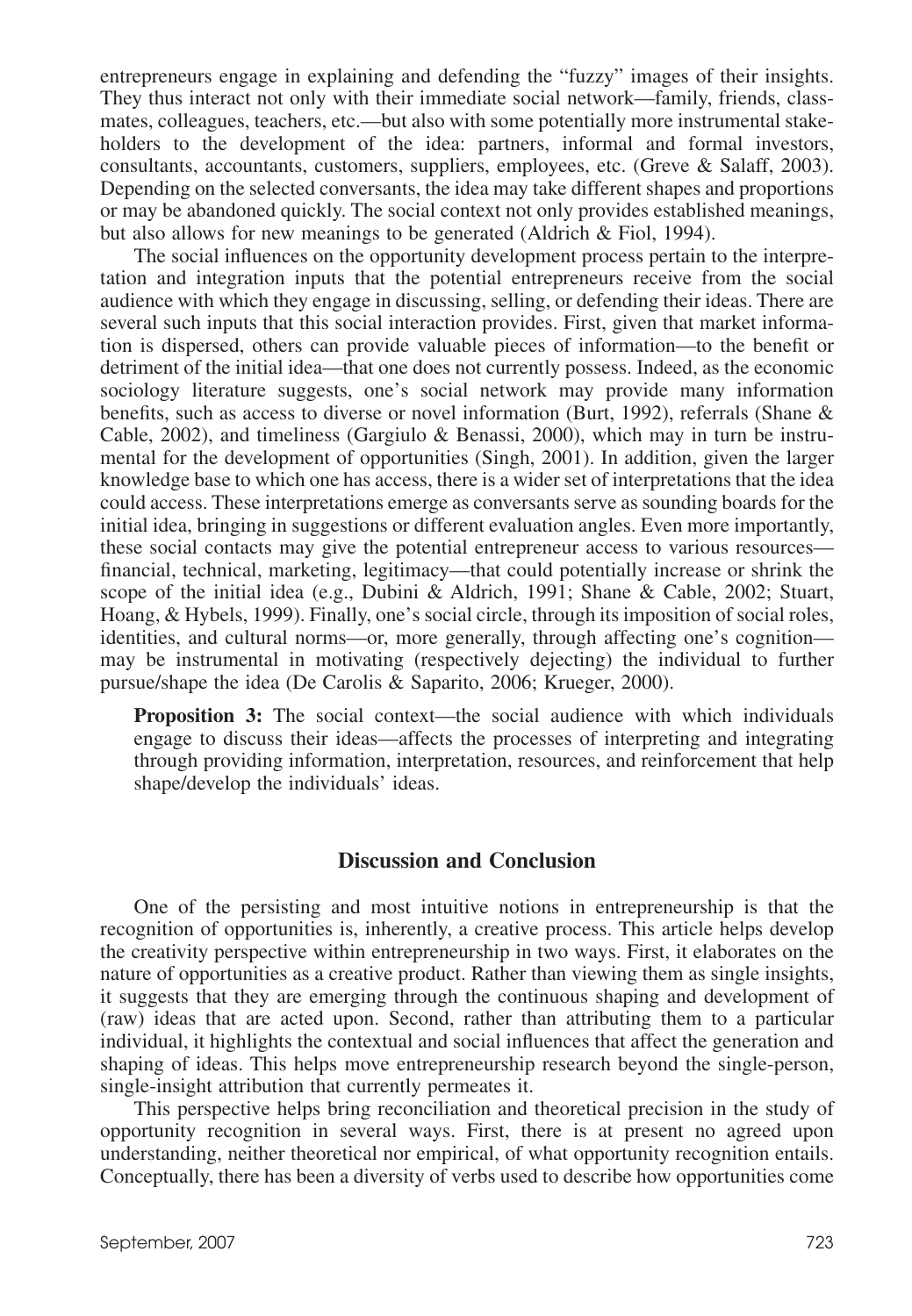into existence: discovery, identification, enactment, recognition, acknowledgement, emergence, etc. Each verb carries its implicit assumptions on the nature of opportunities and the process involved. Empirically, there has also been a variety of ways in which opportunities have been observed in practice: Some studies view them as ideas that are tried out in practice, resulting in both successes and failures (Shane, 2000); others view them as the number of ideas written down (Corbett, 2006; Shepherd & DeTienne, 2005), yet others view them as the number of ideas considered during some past period of time (Ko  $\&$ Butler, 2006). As the current framework suggests, all these verbs and empirical aspects from the occurrence of an idea through its elaboration or consideration, to its actual implementation—are essential, cascaded parts of an *opportunity development* process.

Second, the philosophical debate on the ontological nature of opportunities has been a major hurdle for theoretical progress. This study suggests that the discourse could be innocuously shifted instead to the epistemological nature of opportunities. While silent to their ontological aspect—who would deny that a physical reality exists out there?—it highlights their epistemological aspect, i.e., the interpretation and meaning that people have of this underlying reality. This is essentially a position of epistemological relativism (Mir & Watson, 2000), an assumption that forms the most general level of this article's theoretical propositions (Stinchcombe, 1968). It guides the examination of opportunities to the micro level, through the eyes of particular individuals. Essential to understanding opportunities within this perspective is how individuals perceive their environment and conceive of future possibilities within it. The focus here is on the heterogeneity of perceptions of reality and on the beliefs (expectations) about the future that emerge from these perceptions.

Third, the current framework highlights the importance of accounting for the context in which opportunities emerge. Comparing those who pursue opportunities to those who do not requires systematic analysis not only of their individual skills and characteristics but also of the situations and information they are exposed to as well as of the people with whom they interact and discuss their ideas. These are factors that are not currently included in studies of opportunity recognition and are thus a source of unobserved heterogeneity.

Finally, there are new ways of thinking about the distinction and intertwined nature of ideas and opportunities—where does one stop and the other begin? If opportunities only pertain to commercially viable projects, then we need to wait and see if a potential project is indeed such before calling it an "opportunity." But in the absence of commercial proof or when an idea fails, is it because the idea was inherently bad or because its implementer did not have the right skills or use the right strategy? Making the success of an idea one of our research targets essentially subsumes the field of strategy whose main goal is understanding differences in performance. Focusing instead on action as a behavioral marker of opportunities (McMullen & Shepherd, 2006) could help establish clearer boundaries between the fields of entrepreneurship and creativity on one side and entrepreneurship and strategy on the other. More specifically, whereas creativity explores the generation of ideas, entrepreneurship focuses on the acting upon and continuous shaping of these ideas through which one enters in a competition with other producers; once the process is situated in a competitive context, strategy studies the generation and implementation of competitive moves to produce superior performance and long-term survival.

The proposed perspective opens several avenues for future research. First, it expands the range of dependent variables within entrepreneurship. Rather than focusing on some final outcome—the emergence or eventual success of the business, thereby incurring survival bias in its full strength—it suggests that the progress of an idea, whether in its verbal form or through the entrepreneurial intentions it inspires and sustains, could be a less bias-prone research target. Such progress can be measured by the taking of specific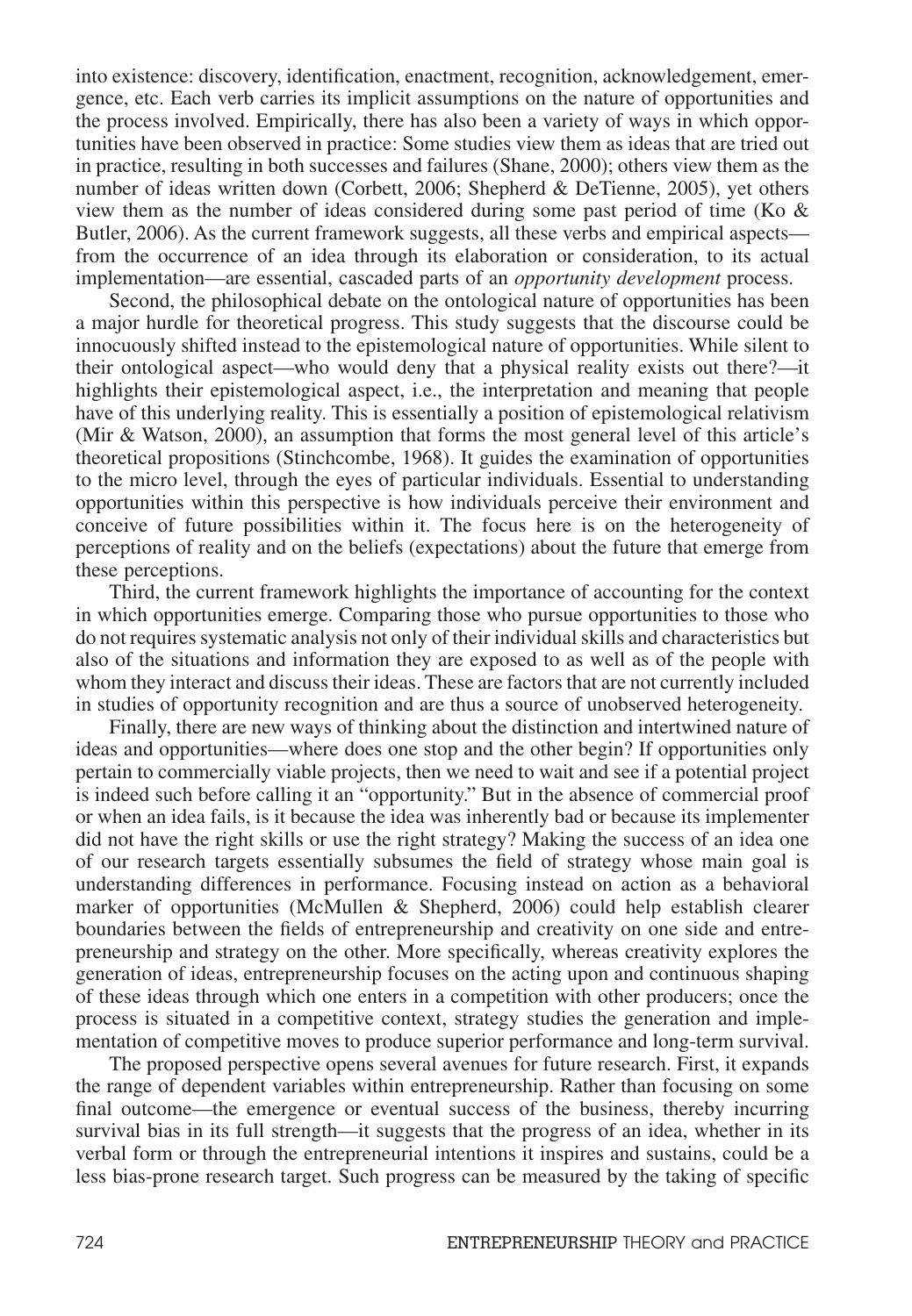steps—researching, discussing, etc.—or the formation of specific intentions to do so. This would help elaborate on the transition from potential through nascent to accomplished entrepreneur. In addition, it would also expand the scope of the study of the opportunity process from its initial trigger to its eventual shaping and development. For the ideas that occur, how are they elaborated, refined, verified? With whom and at what stage?

Second, the study of the early progress and shaping of ideas opens significant room for employing experimental methodologies. Through their high internal validity, experiments provide a tremendous boost for theory development, as evidenced by the progress in the fields of cognitive psychology and creativity. The origin and early action on people's business ideas is not only conducive to experimental study (Gaglio & Katz, 2001), but also helps alleviate some of the concerns with external validity that currently cripple the utilization of this methodology in entrepreneurship research. Whereas it may be hard to model the decision context of accomplished entrepreneurs in experimental settings, the choices faced by potential or nascent entrepreneurs are much more conducive to manipulation. Experiments that focus on the individual part of the idea generation and development process could vary the amount and nature of information that individuals receive as well as the follow-up opinions and information used to verify their initial ideas. Such work could focus not only on the generation of ideas themselves, but also on whether these ideas actually propel people to take some action in their pursuit or verification. Experiments could also focus on the group part of the idea development process, manipulating the social role of one's conversants as well as the actual opinions or suggestions they give. Naturally, the theoretical insights emerging from this experimental work could be followed up by field observations or surveys that would enhance their external validity.

Finally, the research questions driving and emerging from the experimental work outlined earlier could help expand the scope for study of the creative person by refining existing research questions and asking new ones. Personality differences and intrinsic motivation are likely to affect one's persistence to pursue an idea, one's likelihood to abandon one's beliefs in the idea, and one's desire and ability to discuss and defend the idea in a broader social context. On the other hand, one's knowledge and cognitive skills would likely explain one's desire to pursue some ideas but not others or one's desire and effectiveness in elaborating or pursuing ideas in a particular way. The set of potential research questions here is indeed vast. To what extent can the progress of an idea be explained by individual characteristics? Do these characteristics affect whether and with whom one would discuss their ideas? What are the distinct roles that various members of one's social network play in the shaping of ideas? Are their skills and characteristics distinct? These are just a few.

The ideas in this article also have implications for the domains of management education and practice. With an increased number of business school courses focusing on entrepreneurship, a more elaborate focus on the process and context of opportunity development would encourage more students to put forth ideas (they do not have to be ingenious right away!) and would create a more formal infrastructure for the assessment and shaping of these ideas. Similarly, with firms seeking to promote corporate entrepreneurship, the focus should be less on the outright selection and funneling of ideas, and more on providing an institutional context for generating, nurturing, assessing, and shaping multiple ideas.

In conclusion, the study of entrepreneurship pushes us toward understanding one of the most exciting aspects of human endeavors—the birth and creation of the "future." A creativity perspective—with its interaction of product, person, process, and context when adapted to the entrepreneurial context of action under uncertainty, can be an invaluable conceptual tool for doing so.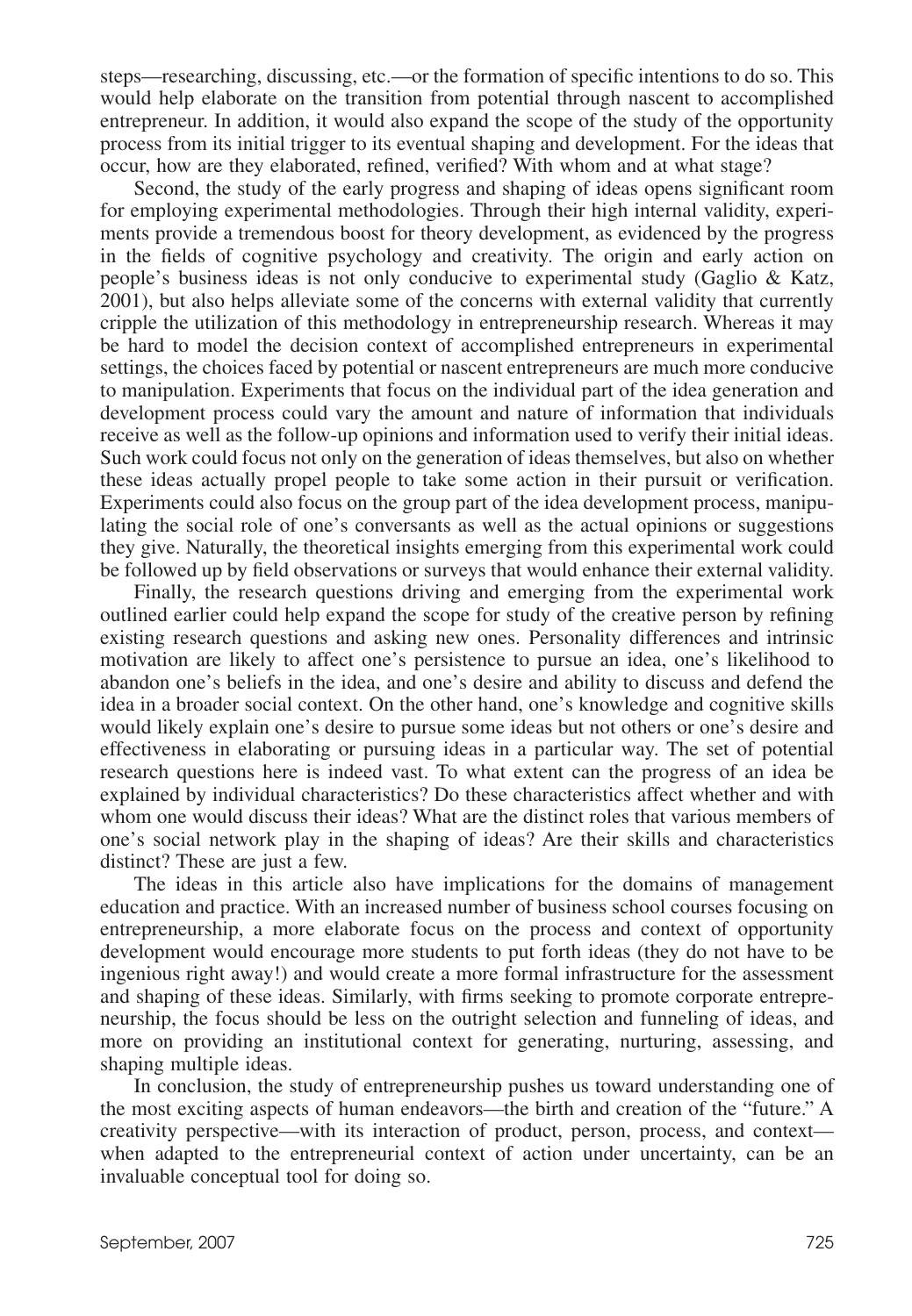# **REFERENCES**

Aldrich, H.E. & Fiol, C.M. (1994). Fools rush in? The institutional context of industry creation. *Academy of Management Review*, *19*, 645–670.

Allinson, C.W., Chell, E., & Hayes, J. (2000). Intuition and entrepreneurial behaviour. *European Journal of Work and Organizational Psychology*, *9*, 31–43.

Amabile, T.M. (1988). A model of creativity and innovations in organizations. In B.M. Staw & L.L. Cummings (Eds.), *Research in organizational behavior* (Vol. 10, pp. 123–167). Greenwich, CT: JAI Press.

Amabile, T.M. (1996). *Creativity in context*. New York: Westview Press.

Baron, R.A. (1998). Cognitive mechanisms in entrepreneurship: Why and when entrepreneurs think differently than other people. *Journal of Business Venturing*, *13*, 275–294.

Baron, R.A. (1999). Counterfactual thinking and venture formation: The potential effects of thinking about "what might have been." *Journal of Business Venturing*, *15*, 79–91.

Baron, R.A. (2004). The cognitive perspective: A valuable tool for answering entrepreneurship's basic "why" questions. *Journal of Business Venturing*, *19*, 221–239.

Baum, J.R., Locke, E.A., & Smith, K.G. (2001). A multidimensional model of venture growth. *Academy of Management Journal*, *44*, 292–303.

Begley, T.M. & Boyd, D.P. (1987). Psychological characteristics associated with performance in entrepreneurial firms and smaller businesses. *Journal of Business Venturing*, *2*, 79–93.

Bhave, M.P. (1994). A process model of entrepreneurial venture creation. *Journal of Business Venturing*, *9*, 223–242.

Bontis, N., Crossan, M.M., & Hulland, J. (2002). Managing an organizational learning system by aligning stocks and flows. *Journal of Management Studies*, *39*(4), 437–469.

Brockhaus, R.H. (1982). The psychology of the entrepreneur. In C.A. Kent, D.L. Sexton, & K.H. Vesper (Eds.), *Encyclopedia of entrepreneurship* (pp. 39–57). Englewood Cliffs, NJ: Prentice Hall.

Brown, R.T. (1989). Creativity: What are we to measure? In J.A. Glover, R.R. Ronning, & C.R. Reynolds (Eds.), *Handbook of creativity* (pp. 3–32). New York: Plenum Press.

Burt, R.S. (1992). *Structural holes: The social structure of competition*. Cambridge, MA: Harvard University Press.

Busenitz, L.W. & Barney, J.B. (1997). Differences between entrepreneurs and managers in large organizations: Biases and heuristics in strategic decision-making. *Journal of Business Venturing*, *12*, 9–30.

Carter, N.M., Gartner, W.B., Shaver, K.G., & Gatewood, E.J. (2003). The career reasons of nascent entrepreneurs. *Journal of Business Venturing*, *18*, 13–39.

Casson, M. (1982). *The entrepreneur: An economic theory*. Totowa, NJ: Barnes & Noble Books.

Chandler, G.N., Dahlqvist, J., & Davidsson, P. (2002). Opportunity recognition processes: A taxonomy and outcome implications. In *Frontiers of entrepreneurship research* (pp. 38–48). Wellesley, MA: Babson College.

Chandler, G.N., DeTienne, D., & Lyon, D.W. (2003, June). *Outcome implications of opportunity creation/ discovery processes*. Paper presented at the Babson-Kauffman Entrepreneurship Research Conference, Babson College, Wellesley, MA.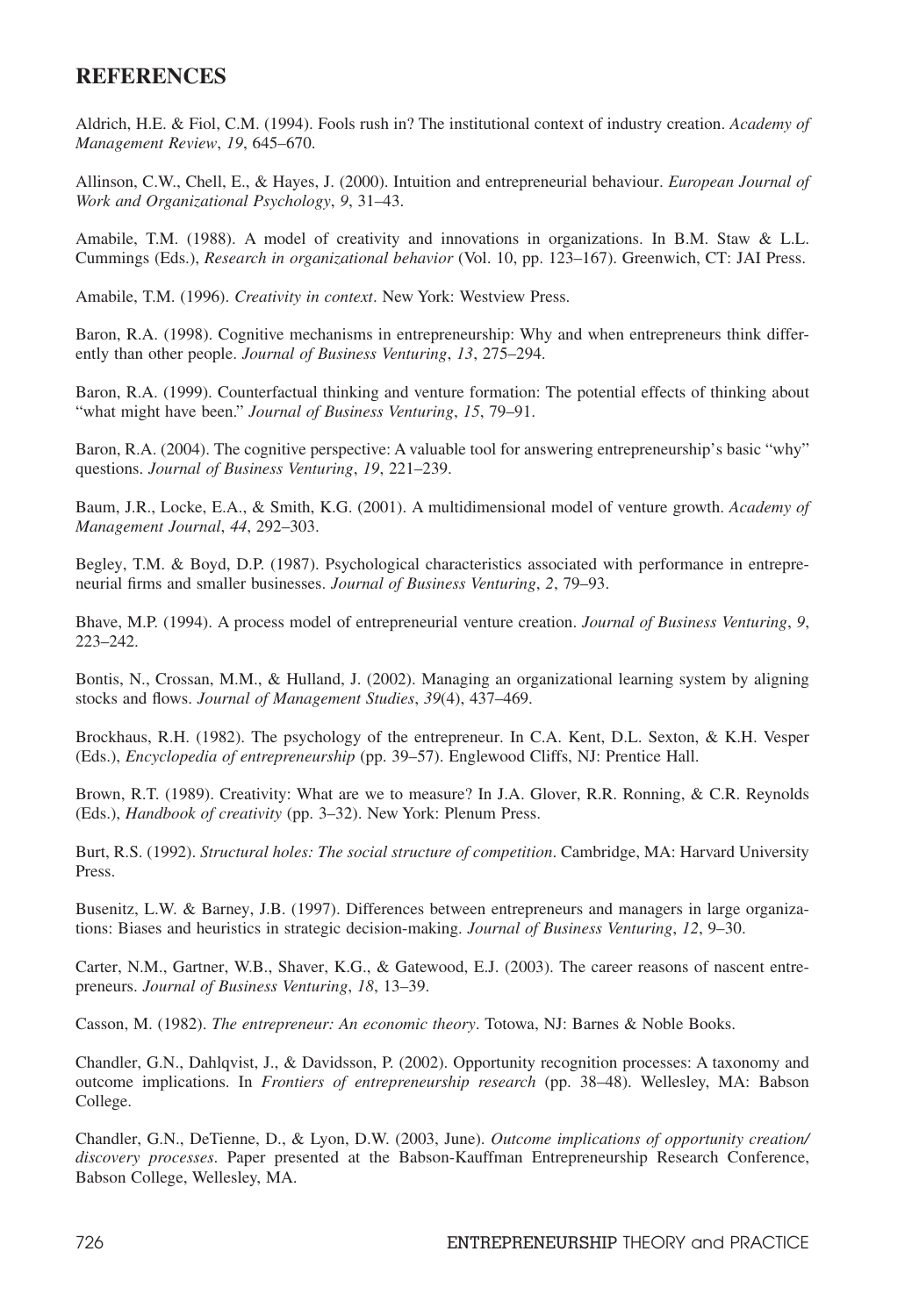Ciavarella, M.A., Buchholtz, A.K., Riordan, C.M., Gatewood, R.D., & Stokes, G.S. (2004). The Big Five and venture survival: Is there a linkage? *Journal of Business Venturing*, *19*, 465–483.

Cooper, A.C., Folta, T.B., & Woo, C. (1995). Entrepreneurial information search. *Journal of Business Venturing*, *10*, 107–120.

Cope, J. (2005). Toward a dynamic learning perspective of entrepreneurship. *Entrepreneurship Theory and Practice*, *29*, 373–398.

Corbett, A.C. (2005). Experiential learning within the process of opportunity identification and exploitation. *Entrepreneurship Theory and Practice*, *29*(4), 473–491.

Corbett, A.C. (2006). Learning asymmetries and the discovery of entrepreneurial opportunities. *Journal of Business Venturing*, *22*(1), 97–118.

Crossan, M.M., Lane, H.W., & White, R.E. (1999). An organizational learning framework: From intuition to institution. *Academy of Management Review*, *24*(3), 522–537.

Daft, R.L. & Huber, G. (1987). Making sense of improvisation. In A. Huff & J. Walsh (Eds.), *Advances in strategic management* (Vol. 14, pp. 155–180). Stamford, CT: JAI Press.

Davidsson, P. (2003). The domain of entrepreneurship research: Some suggestions. In J. Katz & D.A. Shepherd (Eds.), *Advances in entrepreneurship, firm emergence and growth* (Vol. 6, pp. 315–372). Oxford, UK: Elsevier/JAI Press.

De Carolis, D.M. & Saparito, P. (2006). Social capital, cognition, and entrepreneurial opportunities: A theoretical framework. *Entrepreneurship Theory and Practice*, *30*, 41–56.

Demmert, H. & Klein, D.B. (2003). Experiment on entrepreneurial discovery: An attempt to demonstrate the conjecture of Hayek and Kirzner. *Journal of Economic Behavior and Organization*, *50*, 295–310.

Dimov, D.P. (2004). *The glasses of experience: Opportunity enactment, experiential learning, and human capital*. PhD thesis, London Business School, London.

Drucker, P.F. (1985). *Innovation and entrepreneurship*. Oxford: Butterworth-Heinemann.

Dubini, P. & Aldrich, H. (1991). Personal and extended networks are central to the entrepreneurial process. *Journal of Business Venturing*, *6*, 305–313.

Dutta, D.K. & Crossan, M.M. (2005). The nature of entrepreneurial opportunities: Understanding the process using the 4I organizational learning framework. *Entrepreneurship Theory and Practice*, *29*(4), 425–449.

Eckhardt, J.T. & Shane, S.A. (2003). Opportunities and entrepreneurship. *Journal of Management*, *29*, 333–349.

Frensch, P.A. & Sternberg, R.J. (1989). Expertise and intelligent thinking: When is it worse to know better? In R.J. Sternberg (Ed.), *Advances in the psychology of human intelligence* (Vol. 5, pp. 157–188). Hillsdale, NJ: Lawrence Erlbaum Associates.

Gaglio, C.M. (1997). Opportunity identification: Review, critique, and suggested research. In J.A. Katz (Ed.), *Advances in entrepreneurship, firm emergence, and growth* (Vol. 3, pp. 139–202). Greenwich, CT: JAI Press.

Gaglio, C.M. (2004). The role of mental simulations and counterfactual thinking in the opportunity identification process. *Entrepreneurship Theory and Practice*, *28*, 533–552.

Gaglio, C.M. & Katz, J.A. (2001). The psychological basis of opportunity identification: Entrepreneurial alertness. *Journal of Small Business Economics*, *16*, 95–111.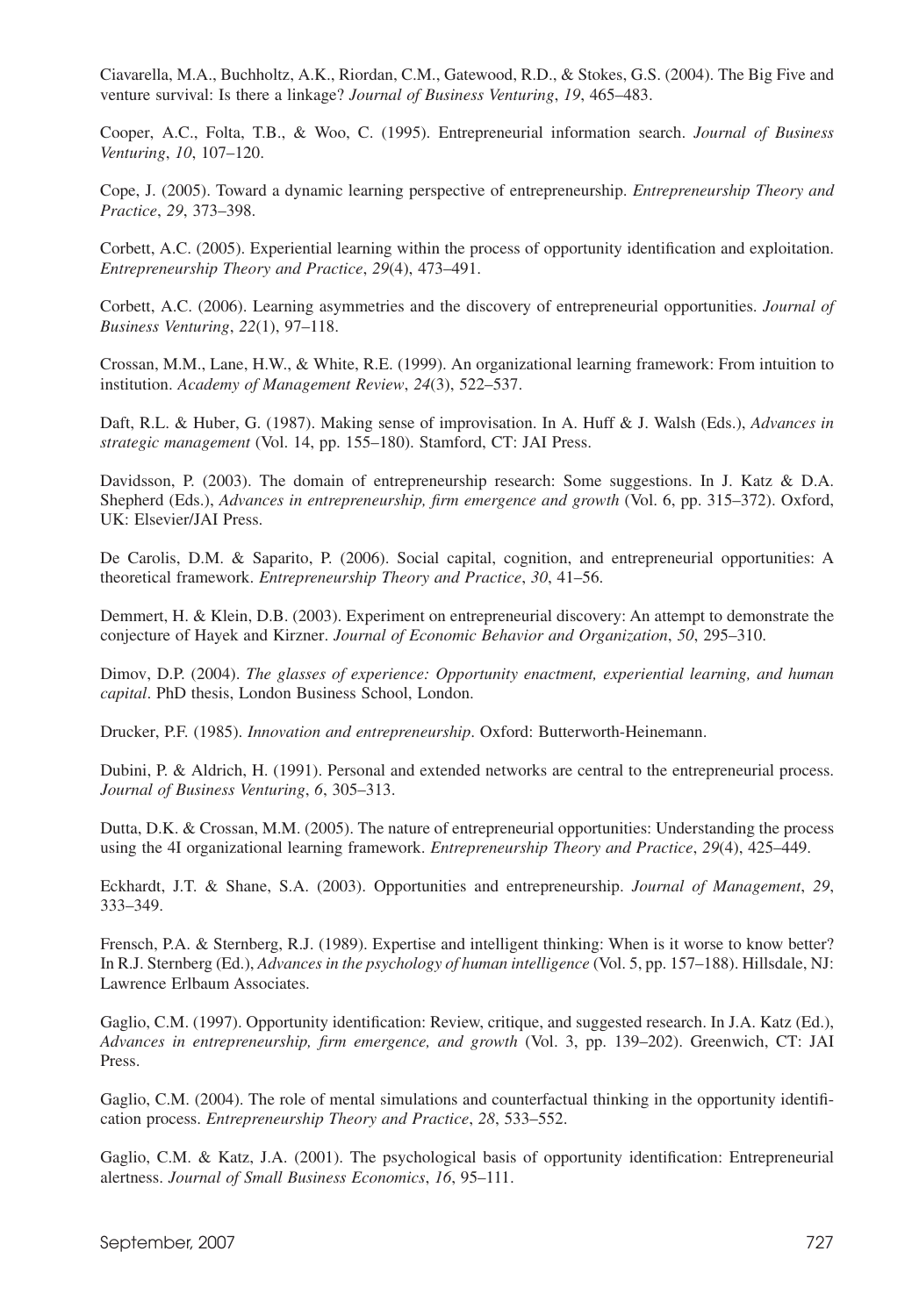Gargiulo, M. & Benassi, M. (2000). Trapped in your own net? Network cohesion, structural holes and adaptation of social capital. *Organization Science*, *11*, 183–196.

Gartner, W.B. (1989). "Who is an entrepreneur?" is the wrong question. *Entrepreneurship Theory and Practice*, *13*(4), 47–68.

Gartner, W.B., Bird, B.J., & Starr, J.A. (1992). Acting as if: Differentiating entrepreneurial from organizational behavior. *Entrepreneurship Theory and Practice*, *17*(3), 13–31.

Gartner, W.B., Carter, N.M., & Hills, G.E. (2003). The language of opportunity. In C. Steyaert & D. Hjorth (Eds.), *New movements in entrepreneurship* (pp. 103–124). London: Edward Elgar.

Glover, J.A., Ronning, R.R., & Reynolds, C.R. (1989). *Handbook of creativity*. New York, Plenum Press.

Greve, A. & Salaff, J.W. (2003). Social networks and entrepreneurship. *Entrepreneurship Theory and Practice*, *28*, 1–22.

Hansen, D.J., Hills, G.E., & Lumpkin, G.T. (2005, June). *Testing the creativity model of opportunity recognition*. Paper presented at the 2005 Babson-Kauffman Entrepreneurship Research Conference, Babson College, Wellesley, MA.

Harrington, D.M. (1990). The ecology of human creativity: A psychological perspective. In M.A. Runco & R.S. Albert (Eds.), *Theories of creativity* (pp. 143–169). Newbury Park, CA: Sage.

Heron, L. & Sapienza, H.J. (1992). The entrepreneur and the initiation of new venture launch activities. *Entrepreneurship Theory and Practice*, *17*(Fall), 49–55.

Hills, G.E. & Shrader, R.C. (1998). Successful entrepreneurs' insights into opportunity recognition. In *Frontiers of entrepreneurship research* (pp. 30–43). Wellesley, MA: Babson College.

Hills, G.E., Shrader, R.C., & Lumpkin, G.T. (1999). Opportunity recognition as a creative process. In *Frontiers of entrepreneurship research* (pp. 216–227). Wellesley, MA: Babson College.

Kaish, S. & Gilad, B. (1991). Characteristics of opportunities search of entrepreneurs versus executives: Sources, interests, general alertness. *Journal of Business Venturing*, *6*, 45–61.

Keh, H.T., Foo, M.D., & Lim, B.C. (2002). Opportunity evaluation under risky conditions: The cognitive processes of entrepreneurs. *Entrepreneurship Theory and Practice*, *27*(2), 125–148.

Kirzner, I.M. (1979). *Perception, opportunity, and profit: Studies in the theory of entrepreneurship*. Chicago: Chicago University Press.

Kirzner, I.M. (1985). *Discovery and the capitalist process*. Chicago: Chicago Univeristy Press.

Kitzmann, J. & Schiereck, D. (2005). Entrepreneurial discovery and the Demmert/Klein experiment: Another attempt at creating the proper context. *Review of Austrian Economics*, *18*, 169–178.

Knight, F. (1921). *Risk, uncertainty and profit*. Boston: Houghton Mifflin.

Ko, S. & Butler, J. (2006). Prior knowledge, bisociative mode of thinking and entrepreneurial opportunity identification. *International Journal of Entrepreneurship and Small Business*, *3*, 3–16.

Kolb, D.A. (1984). *Experiential learning: Experience as the source of learning and development*. Englewood Cliffs, NJ: Prentice Hall.

Koller, R.H. (1988). On the source of entrepreneurial ideas. In *Frontiers of entrepreneurship research* (pp. 194–207). Wellesely, MA: Babson College.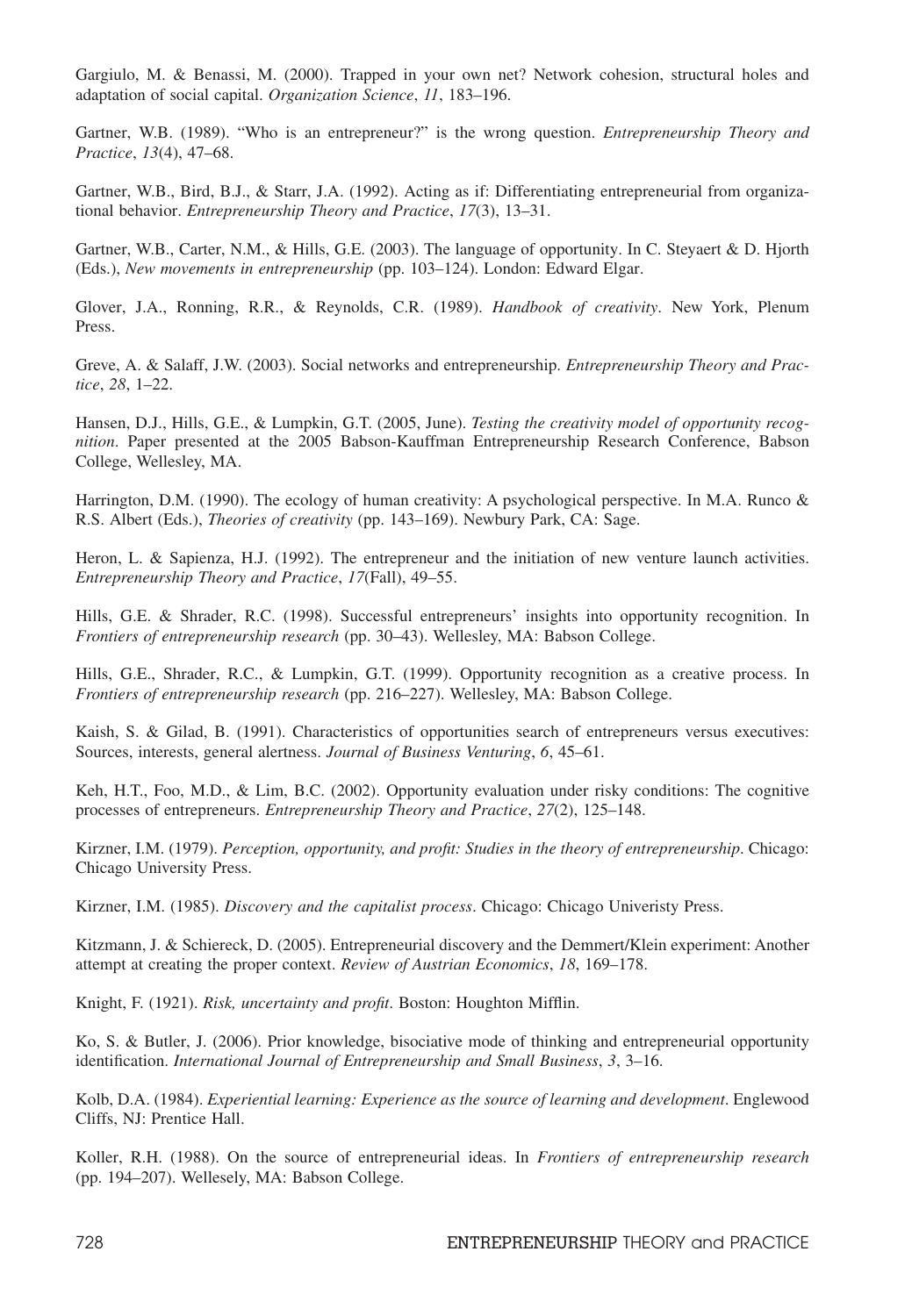Krueger, N.F. (2000). The cognitive infrastructure of opportunity emergence. *Entrepreneurship Theory and Practice*, *24*, 5–23.

Krueger, N.F., Reilly, M.D., & Carsrud, A.L. (2000). Competing models of entrepreneurial intentions. *Journal of Business Venturing*, *15*, 411–432.

Long, W. & McMullan, W.E. (1984). Mapping the new venture opportunity identification process. In *Frontiers of entrepreneurship research* (pp. 567–590). Wellesley, MA: Babson College.

Lumpkin, G.T., Hills, G.E., & Shrader, R.C. (2003). Opportunity recognition. In H.P. Welsch (Ed.), *Entrepreneurship: The way ahead* (pp. 73–90). New York: Routledge.

Markman, G.D., Balkin, D.B., & Baron, R.A. (2002). Inventors and new venture formation: The effects of general self-efficacy and regretful thinking. *Entrepreneurship Theory and Practice*, *27*, 149–165.

McClelland, D.C. (1961). *The achieving society*. Princeton, NJ: Van Nostrand Co.

McMullen, J.S. & Shepherd, D.A. (2006). Entrepreneurial action and the role of uncertainty in the theory of the entrepreneur. *Academy of Management Review*, *31*, 132–152.

Minniti, M. & Bygrave, W. (2001). A dynamic model of entrepreneurial learning. *Entrepreneurship Theory and Practice*, *25*, 5–16.

Mir, R. & Watson, A. (2000). Strategic management and the philosophy of science: The case for a constructivist methodology. *Strategic Management Journal*, *21*, 941–953.

Mises, L.V. (1949). *Human action: A treatise on economics*. London: William Hodge and Company Limited.

Mitchell, R.K., Busenitz, L., Lant, T., McDougall, P.P., Morse, E.A., & Smith, J.B. (2002). Toward a theory of entrepreneurial cognition: Rethinking the people side of entrepreneurship research. *Entrepreneurship Theory and Practice*, *27*(2), 93–104.

Oldham, G.R. & Cummings, A. (1996). Employee creativity: Personal and contextual factors at work. *Academy of Management Journal*, *39*, 607–634.

Rauch, A. & Frese, M. (2000). Psychological approaches to entrepreneurial success: A general model and an overview of findings. In C.L. Cooper & I.T. Robertson (Eds.), *International review of industrial and organizational psychology* (pp. 101–142). Chichester, NY: Wiley.

Ravasi, D. & Turati, C. (2005). Exploring entrepreneurial learning: a comparative study of technology development projects. *Journal of Business Venturing*, *20*, 137–164.

Ross, L. (1977). The intuitive psychologist and his shortcomings: Distortions in the attribution process. In L. Berkowitz (Ed.), *Advances in experimental social psychology* (Vol. 10, pp. 173–220). NewYork: Academic Press.

Sarason, Y., Dean, T., & Dillard, J.F. (2006). Entrepreneurship as the nexus of individual and opportunity: A structuration view. *Journal of Business Venturing*, *21*, 286–305.

Sarasvathy, S.D. (2001). Causation and effectuation: Toward a theoretical shift from economic inevitability to entrepreneurial contingency. *Academy of Management Review*, *26*, 243–263.

Schumpeter, J. (1934). *Theory of economic development*. Cambridge, MA: Harvard University Press.

Seifert, C.M., Meyer, D.E., Davidson, N., Patalano, A.L., & Yaniv, I. (1995). Demystification of cognitive insight: Opportunistic assimilation and the prepared-mind perspective. In R.J. Sternberg & J. Davidson (Eds.), *The Nature of Insight* (pp. 65–124). Cambridge: MIT Press.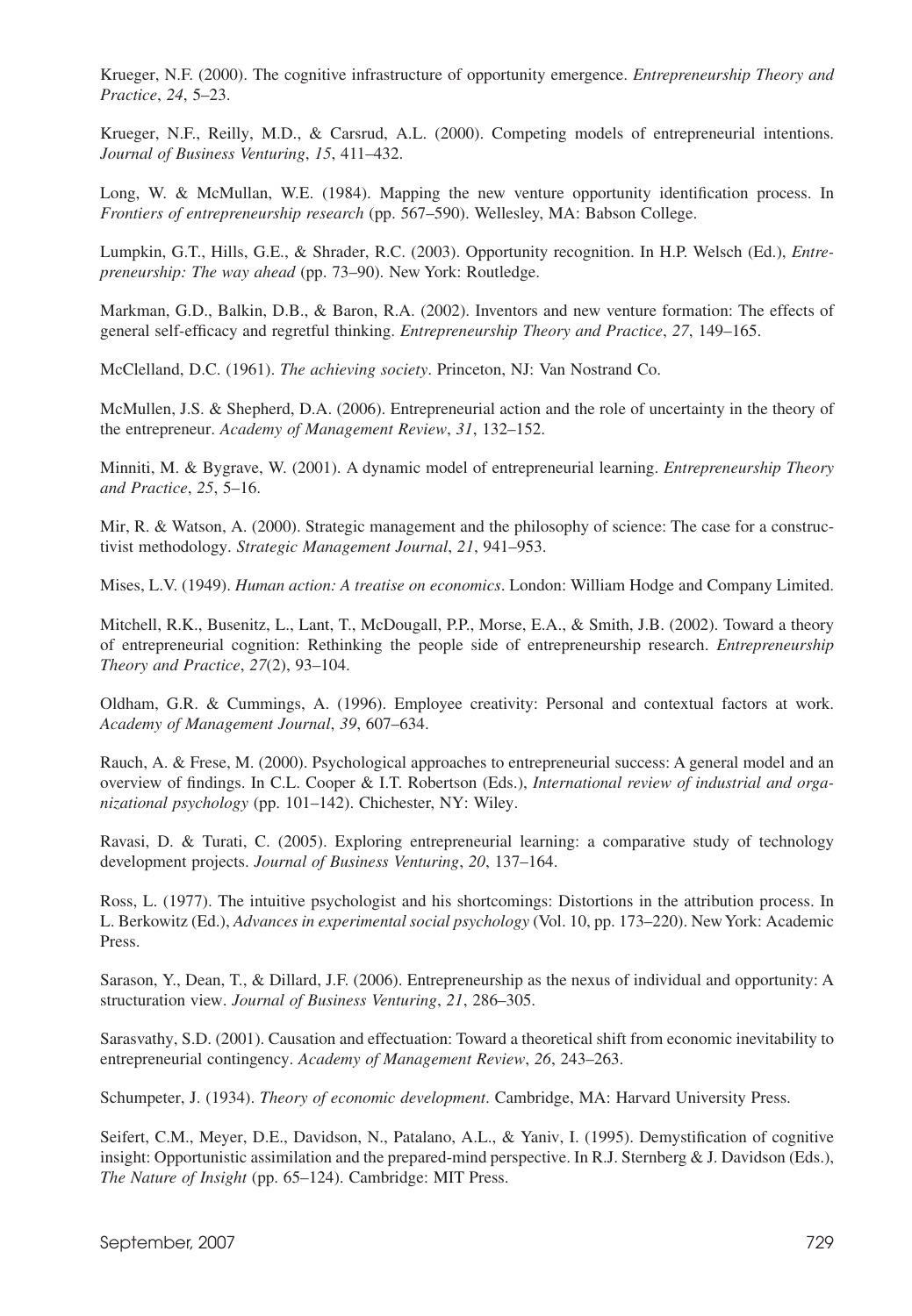Shane, S. (2000). Prior knowledge and the discovery of entrepreneurial opportunities. *Organization Science*, *11*, 448–469.

Shane, S. & Cable, D. (2002). Network ties, reputation, and the financing of new ventures. *Management Science*, *48*, 364–382.

Shane, S. & Venkataraman, S. (2000). The promise of entrepreneurship as a field of research. *Academy of Management Review*, *25*, 217–226.

Shaver, K.G. & Scott, L.R. (1991). Person, process, choice: The psychology of new venture creation. *Entrepreneurship Theory and Practice*, *16*(Winter), 23–45.

Shepherd, D.A. & DeTienne, D. (2005). Prior knowledge, potential financial reward, and opportunity identification. *Entrepreneurship Theory and Practice*, *29*(1), 91–112.

Simon, M. & Houghton, S.M. (2002). The relationship among biases, misperceptions, and the introduction of pioneering products: Examining differences in venture decision contexts. *Entrepreneurship Theory and Practice*, *27*(2), 105–124.

Simon, M., Houghton, S.M., & Aquino, K. (2000). Cognitive biases, risk perception, and venture formation: How individuals decide to start companies. *Journal of Business Venturing*, *15*, 113–134.

Simonton, D.K. (1986). Biographical typicality, eminence, and achievement styles. *Journal of Creative Behavior*, *20*, 14–22.

Sine, W.D. & David, R.J. (2003). Environmental jolts, institutional change, and the creation of entrepreneurial opportunity in the US electric power industry. *Research Policy*, *32*, 185–207.

Singh, R.P. (2001). A comment on developing the field of entrepreneurship through the study of opportunity recognition and exploitation. *Academy of Management Review*, *26*, 10–12.

Sternberg, R.J. (1999). *Handbook of creativity*. Cambridge: Cambridge University Press.

Sternberg, R.J. & Lubart, T.I. (1999). The concept of creativity: Prospects and paradigms. In R.J. Sternberg (Ed.), *Handbook of Creativity* (pp. 3–15). Cambridge: Cambridge University Press.

Stewart, W.H., Jr. & Roth, P.L. (2001). Risk propensity differences between entrepreneurs and managers: A meta-analytic review. *Journal of Applied Psychology*, *86*, 145–153.

Stinchcombe, A.L. (1968). *Constructing social theories*. Chicago: University of Chicago Press.

Stuart, T.E., Hoang, H., & Hybels, R.C. (1999). Interorganizational endorsements and the performance of entrepreneurial ventures. *Administrative Science Quarterly*, *44*, 315–349.

Utsch, A., Rauch, A., Rothfuss, R., & Frese, M. (1999). Who becomes a small scale entrepreneur in a post-socialist environment: On the differences between entrepreneurs and managers in East Germany. *Journal of Small Business Management*, *37*(3), 31–42.

Wallas, G. (1926). *The art of thought*. New York: Harcourt-Brace.

Walsh, J.P. (1995). Managerial and organizational cognition: Notes from a trip down memory lane. *Organization Science*, *6*, 280–321.

Ward, T.B. (2004). Cognition, creativity, and entrepreneurship. *Journal of Business Venturing*, *19*, 173–188.

Weick, K. (1995). *Sensemaking in organizations*. Thousand Oaks, CA: Sage.

Weick, K.E. (1979). *The social psychology of organizing*. New York: McGraw-Hill Inc.